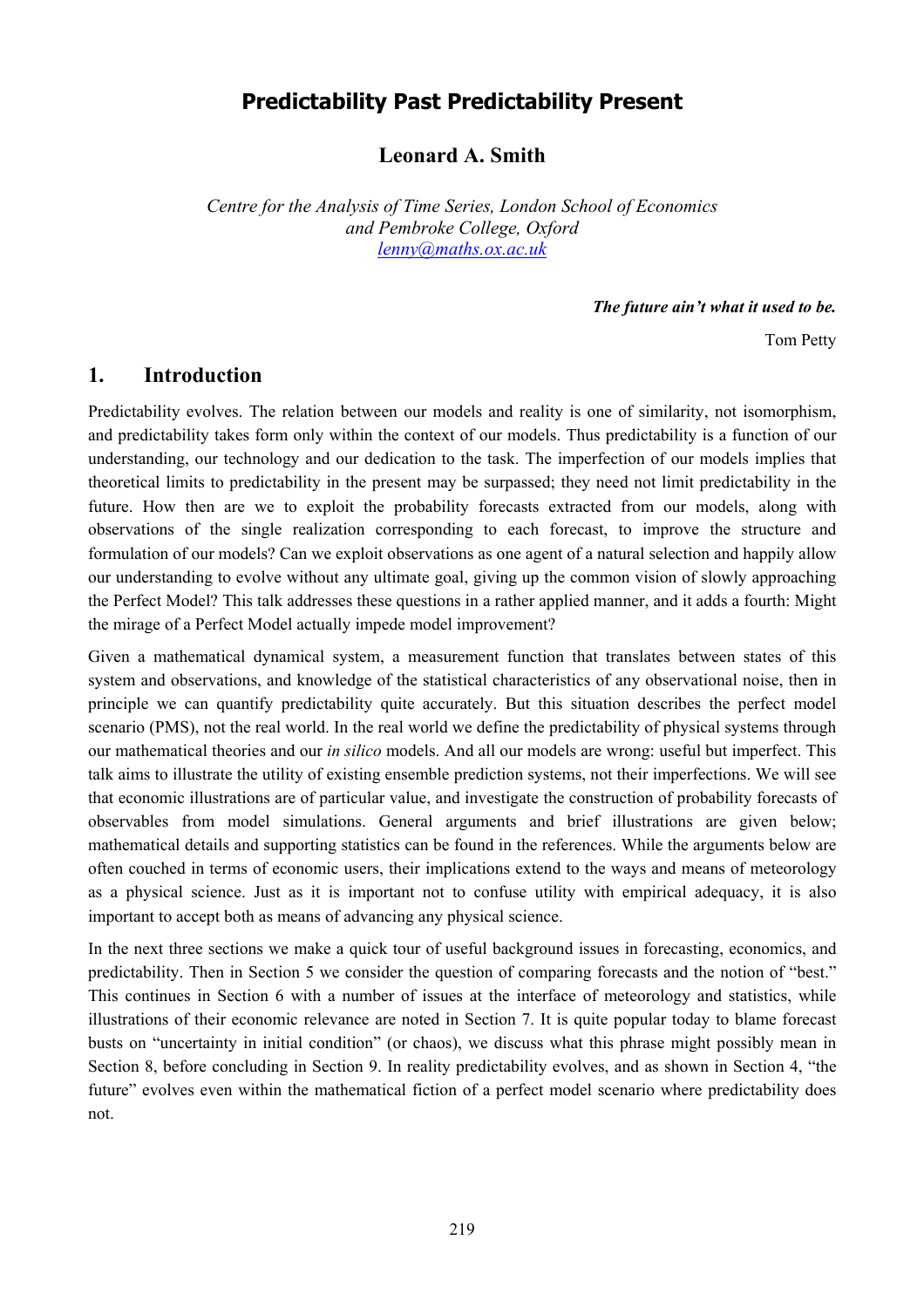# **2. Contrasting 1995 and 2002 Perspectives on Predictability**

What has changed in the short time since the 1995 ECMWF Seminar on Predictability? Since I cannot avoid indirectly criticising what was happening in 1995, we will focus mostly on my contribution to the seminar.

A major focus of my 1995 paper was on ensemble formation for systems of chaotic differential equations, in contrast this talk does not contain a single differential equation. In fact, it contains only one equation and, as it turns out, that equation is ill-posed. The 1995 paper focuses on constructing perfect ensembles, while below we will be more concerned with interpreting operational ensembles. The 1995 paper quantifies the difference between some forecast probability density function (PDF) and a perfect PDF obtained by propagating current uncertainty forward in time under a perfect model, while below I am content to discuss how to change an ensemble of simulations into a PDF forecast in the first place. There is also a question as to how one should evaluate any forecast PDF, given that we never have access to the "perfect PDF", if such a thing exists, but only observations of a single realization of weather. That is, we have only measurements of the one thing that happened, a target often called the *verification*. In general, it seems to me that the 1995 paper focuses on doing maths within the perfect model scenario (PMS), whereas the current paper is more interested in quantifying information content and debating resource allocation.

In 1995 we discussed quantifying model error, while now I have been reduced to pondering model error, which I now refer to as *model inadequacy* (following Kennedy and O'Hagan, 2001). Any particular model can be thought of as one member of a model class. As a very simple example, consider different models that share the same structural form but have different parameter values, these are in the same model class; or consider the collection of all one-dimensional maps consisting of finite-order polynomials. Model inadequacy reflects the fact that not only is the best model we have imperfect, but there is no member of the known model class which is perfect. This is a much deeper flaw than having incorrect parameter values: in this case there are no "Correct" parameter values to be had. And this case is ubiquitous within physical science.

The concept of *i*-shadowing was introduced in 1995, as was the notion of an accountable probability forecast. A model is said to *i*-*shadow* over a given period in time if there exists a model trajectory that is consistent with the observations, given the observational noise, over that period. For historical reasons, meteorologists call the model state that corresponds to the operational best guess of current atmospheric conditions *the analysis*. The question of quantifying just how long operational models can shadow either the observations or even the corresponding time series of analyses remains of key interest. The notion of an accountable ensemble forecast was also introduced in the 1995 Seminar (see also Smith, 2000) as a generalization of Popper's idea of accountability in the single forecast scenario. Popper (1956) realised that forecasts would fail due to uncertainty in the initial condition even if the model was perfect; he called a model accountable if it correctly specified the accuracy of measurement required to obtain a given forecast accuracy. For an accountable ensemble forecast the size of the ensemble will accurately reflect the resolution of the probability forecast. The relevant point here is that any forecast product extracted from an accountable probability forecast will suffer *only* from the fact that the forecast ensemble has a finite number of members: we could never reject the null hypothesis that both the members of the forecast ensemble and the verification ("Truth") were drawn from the same distribution.

The distribution of shadowing times is arguably the best measure we have for contrasting various nonlinear models and quantifying the relevance of uncertainty in the initial condition (as opposed to model inadequacy). I hope that in the pages that follow, the distinction between methods which reflect the quality of a simulation model (*i.e.* shadowing times) are clearly distinguished from methods which reflect the quality of a complete probability forecast system (*i.e.* ignorance as defined in Section 5.5). Recall that with a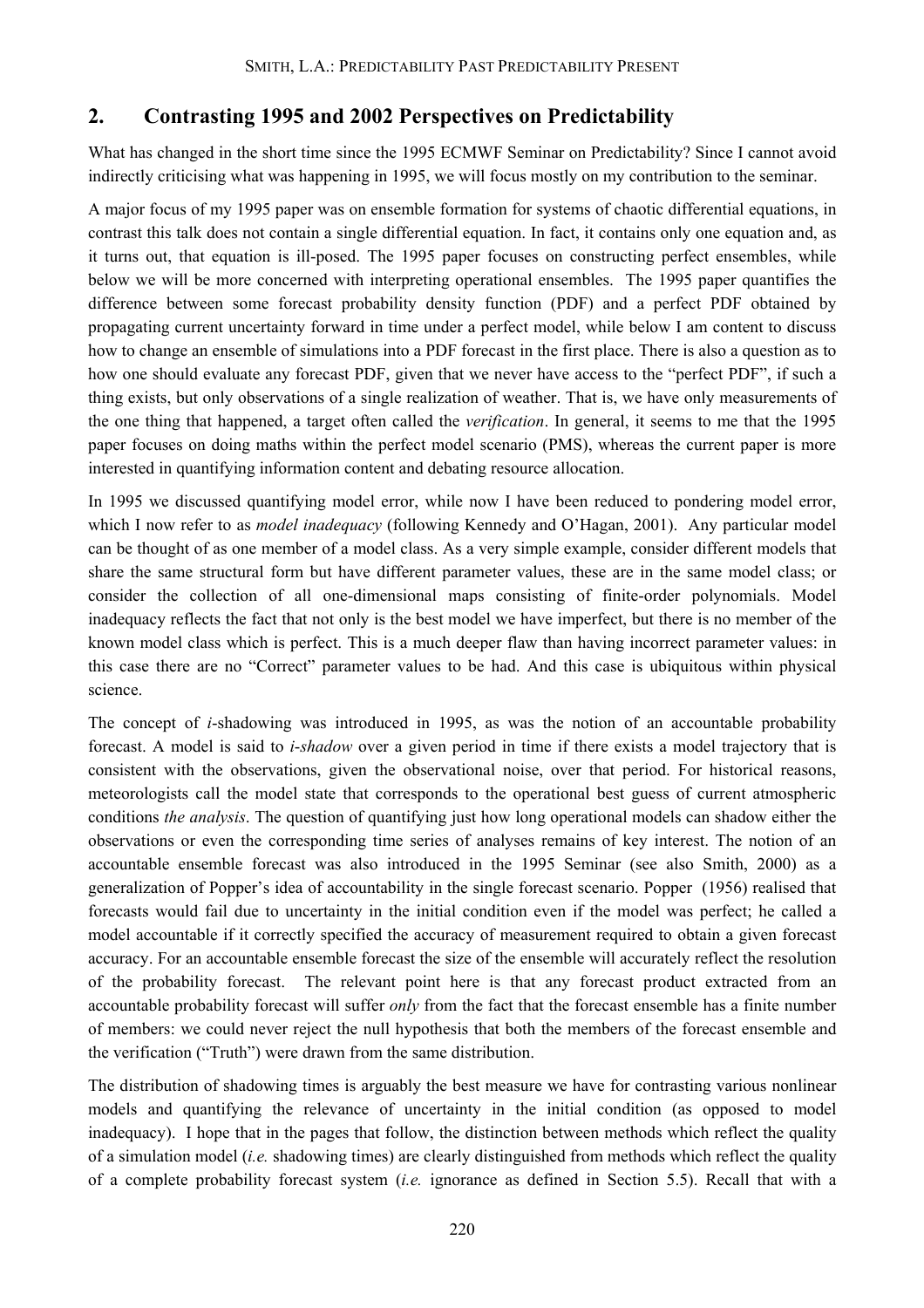nonlinear model, a probability forecasting system can only be evaluated as a whole: nonlinearity links data assimilation, ensemble formation, model structure and the rest.

In general, I would identify two major changes in my own work from 1995 to 2002. The first is a shift from doing mathematics to doing physics; more specifically, of trying to identify when very interesting mathematics is taking us to a level of detail that cannot be justified given the limited ability of our model to reflect the phenomena we are modelling. Indeed, I now believe that model inadequacy prevents accountable probability forecasts in a manner not dissimilar to that in which uncertainty in the initial condition precludes accurate best first guess (BFG) forecasting in the root-mean-square sense. In fact we may need to replace the concept of probability forecasts with something else. The second change reflects a better understanding of the role of the forecast user as the true driver for real-time weather forecasting. Economic users can play particularly critical roles both as providers of valid empirical targets, the ultimate test of mathematical modelling (at least within mathematical physics), and also as a valuable source of data for assimilation. In the next section, we will develop an ensemble of users with which to illustrate this interaction.

## **3. An Ensemble of Users**

Tim Palmer's contribution to this volume (Palmer, 2002) introduced his golf buddy, Charlie the contractor. Charlie is forced by the nature of his work to make binary decisions, for example whether or not to pour concrete on a given afternoon. The weather connection comes in as another binary event: if it freezes then the cement will not set properly. By using cost-loss analysis (Richardson, 2000; Murphy, 1977; Angstrom, 1919), Charlie can work out the probability threshold for freezing at which he should take the afternoon off and go play golf. Of course, if Charlie is presented with a definitive forecast ("The low temperature tonight will be 4 degrees C" or "No ground frost tonight"), then pours the concrete and it does freeze, he is likely to somewhat disappointed. As Tim noted, he may look for someone to sue. There are, of course, no definitive forecasts and to sell any forecast as unequivocal is to invite lawsuits. When a forecaster has foreknowledge of the uncertainty of a forecast and yet still presents an unequivocal forecast to the public, justifying it as being "for their own good", she is inviting such a law suit. Arguably, the public has the right to expect a frank appraisal of the forecaster's belief in the forecast. As it turns out, Charlie also plays the horses; he knows much about odds. He does not even hold the naïve expectation that the corresponding implied "probabilities" (of each horse winning) should sum up to one!

But there is more to the world than binary decisions (and golf). While I do not know Charlie, at a recent LSE alumni dinner I met Charles. Charles now works in the financial futures market; while he no doubt plays golf, he does not see himself as making binary decisions; he is interested in "How much" questions rather than "Yes or No" questions. This is because Charles buys and sells large quantities of petroleum products (heating oil, gas, various flavours of crude, jet fuel and so on) always being careful not to take delivery of any of it. He has also started pricing weather derivatives, a wide variety of weather derivatives in fact. He is fluent in stochastic calculus and knows a bit of probability theory, enough to know that in order to gauge his risk he wants more than a single probability threshold.

Charles has an interesting view of what constitutes a good four-week forecast. He doesn't care at all about the average temperature in week four, nor whether the Monday two weeks hence is in fact going to be a very cold day. While Charlie is concerned as to whether or not cement will set tonight, Charles is not concerned about any particular day. Instead, Charles is very concerned about the number of days between now and the end of the month on which cement will not set, inasmuch as this is the kind of variable that weather derivatives near expiry might be based upon. Charles knows how to place his bets given a good probability forecast; his question is whether a given probability forecast is a good one! For better or for worse, one of the advantages of providing a probability forecast is that no single probability forecast need ever be judged "wrong"; finding oneself overly worried about what might happen in any one forecast suggests we have not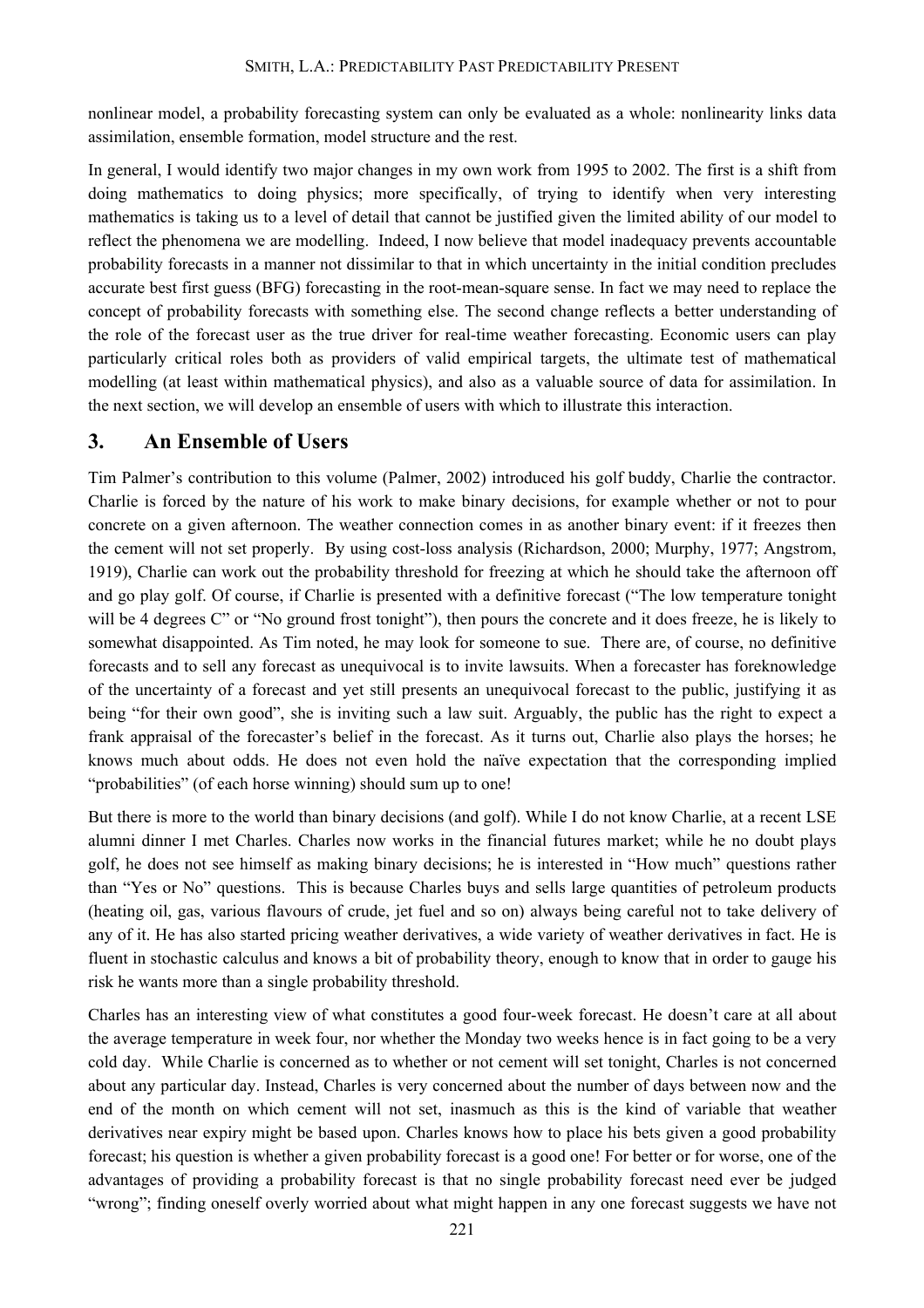fully accepted the paradigm. Nevertheless, if Charles only bets when the forecast probability of winning is over 90% and, after many bets, he finds he has won only half the time, then he will have a strong case against the forecast vendor.

The financial markets are inundated with vendors of various forecasts, and Charles is familiar with forecasts that fail to provide value. He already knows how to sue, of course, but never does so; life is too short. Rather, he relies on natural selection in the market place: if the forecasts do not contain the information he needs, or are not presented in a manner such that he can extract that information (even if it is there), then he simply stops buying them and speaks badly of them in London wine bars.

And then there is Charlotte, another LSE graduate now working in the energy sector. Charlotte's goal is not to make money *per se*, but rather to generate electricity as efficiently as possible, using a mix of wind power along side a set of combined cycle gas turbine (CCGT) generators<sup>1</sup>[.](#page-3-0) Her definition of "efficiently" is an economic one, but includes issues of increasing air quality and decreasing carbon dioxide production. Ideally, she wants a forecast, which includes the full probability density function (PDF) of future atmospheric states, or at least the PDF for temperature, pressure, wind speed and humidity at a few dozen points on the surface of the Earth. And she would like to forecast weather dependence of demand as well, especially where it is sensitive to variables that also impact the efficiency of generation. The alternative of using only marginal distributions, or perhaps a bounding box (Smith, 2001; Judd, Smith and Weisheimer, 2003), may prove an operational alternative. But Charlotte's aim is not to be perfect but rather simply to do better, so she is happy to focus on a single site if that is required by the limited information content in the forecast.

A quick calculation<sup>[2](#page-3-1)</sup> shows that, even with an accountable forecast the ensemble size required in order to resolve conditional probabilities will remain prohibitive for quite some time. Of course, the future may allow flow-dependent resource allocation, including the distribution of ensemble members over the GRID on those days when such resource is justified. A somewhat longer and rather more dubious calculation suggests that generating this style of weather forecasting might feedback on the weather which is being forecast. Certainly the effect would far exceed that of the flapping of a butterfly's wing, unless the forecasters were re-located to some remote location, say, on the moon.

Like Charles, Charlotte is also interested in the number of cold days in the remainder of this month, or this season. This is especially true if they are likely to be consecutive cold days. The consumption of natural gas, and hence its price, depends on such things. And it is impossible to deduce them from knowing that there is a 10% chance of a cold day on four consecutive days in week two: thinking of the ensemble members as scenarios, Charlotte wants to know whether that 10% is composed of the same ensemble members each day (in which case there is a 10% chance of a 4 day cold spell) or whether it was the case that 10% of the total ensemble was cold on each of the four days, but the cold temperatures corresponded to different members each day, in which case the chance of an extended cold spell could be very very low (depending on the size of the ensemble).

l

<span id="page-3-0"></span><sup>&</sup>lt;sup>1</sup> The use of CCGT generators comes from the fact that their efficiency in converting fuel to electricity varies with temperature, pressure and humidity; any generation method with weather dependent efficiency would suffice here.

<span id="page-3-1"></span><sup>&</sup>lt;sup>2</sup> The construction of state-dependent conditional probability distributions from ensembles requires having enough members to estimate a *distribution* of the  $n+1$ <sup>st</sup> variable, given particular values of the first n variables. This is just another guise of the curse of dimensionality, made worse both by the need for a distribution of the target variable and by Charlotte's particular interest in the tails of (each of the many distinct conditional) distributions.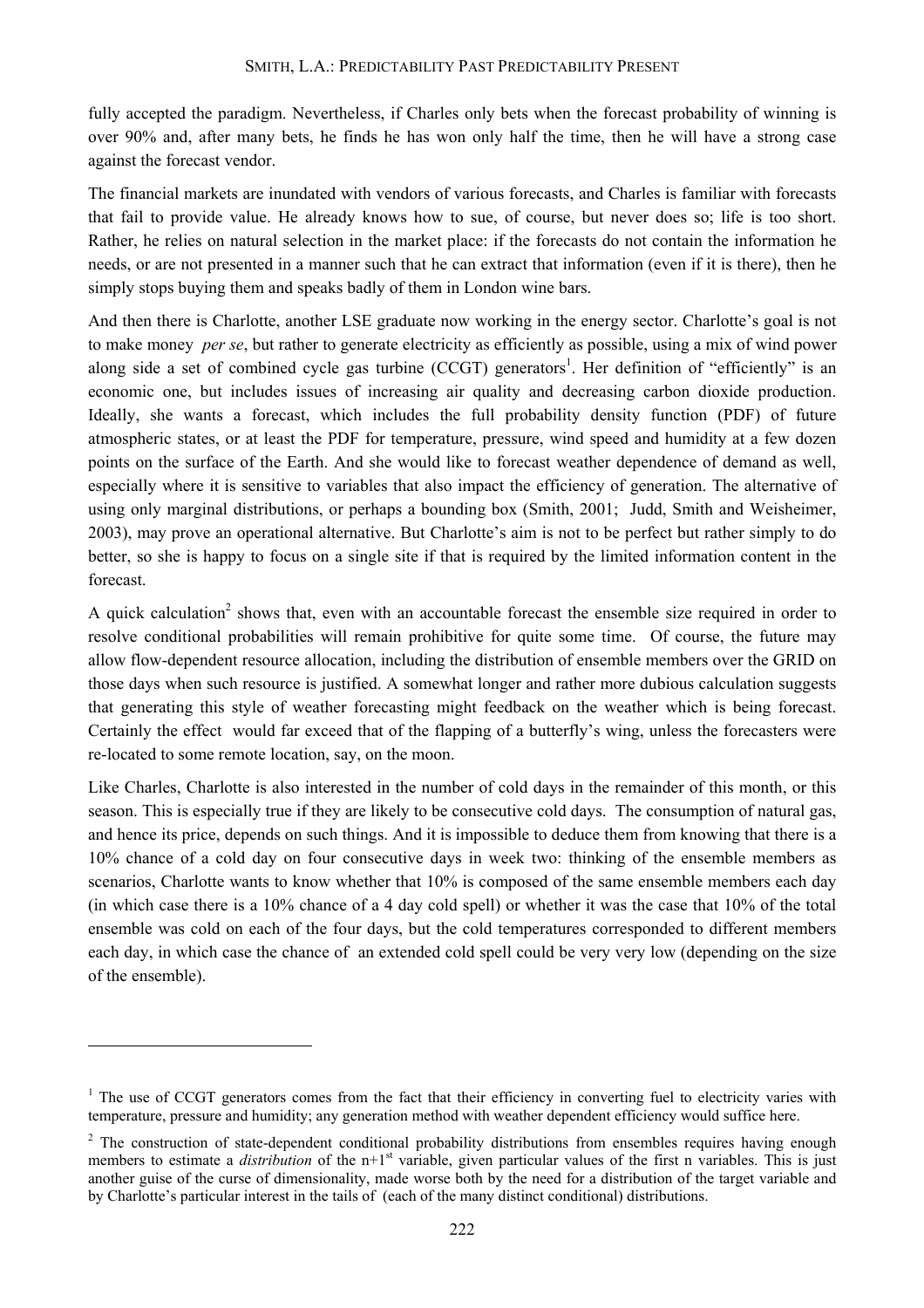Why does she care about the four consecutive cold days problem? By law (of Parliament), natural gas will be diverted from industrial users to domestic users in times of high demand. If she can see that there is a moderate probability of such a period in advance, she can fill her reserve tanks before the start of the cold spell (and take a forward position in gas and electricity markets as well). This is a fairly low cost action, because if the cold spell fails to materialise, she can simply decrease purchase of natural gas next week. The carrying costs of an early purchase are small, the profit loss of running low is huge: she is happy to overstock several times a year, in order to have full reserves during the cold spells that do occur.

And she can mix this weather information in with a variety of other indicators and actions; from scheduling (or postponing) preventive maintenance, to allowing optional leave of absence, so as to embed probabilistic weather information naturally into a scheme of seamless forward planning.

Cost functions targeting Charles' and Charlotte's desires could prove very valuable to modellers; inasmuch as we have not already fit our models to such targets, they provide a fresh viewpoint from which we can detect hidden shortcomings of our models. But even beyond this, Charlotte and her colleagues are not only collecting traditional meteorological observations at various points scattered about the country (power station locations), they also collect real time data on weather related demand integrated over spatial regions comparable with the grid resolution of a weather model and on time scales of seconds: the assimilation of such observations might also prove of value.

Charlie, Charles and Charlotte each aim to extract as much relevant information as possible from the forecast, but no more. Each of them realise that, in the past, weather forecasts have been presented as if they contained much more information than even a casual verification analysis would support. The five-day forecasts for Oxford at [www.metoffice.com,](http://www.metoffice.com/) present the day five forecast with the same air of authority given to the day two forecast. The Weather Channel, which provides 10-day point forecasts at [www.weather.com,](http://www.weather.com/) and other vendors are concerned to present the uncertainty they know is associated with their current apparently unequivocal forecasts. Yet a decade after ensemble forecasting became operational, it is still not clear how to do so. And the situation is getting worse: there is talk of commercially available point forecasts out to 364 days, each lead-time presented as if it were as reliable as any other (in this last case, no doubt, the vast majority are equally reliable). Questions of how to best communicate uncertainty information to numerate users and how to rapidly communicate forecast uncertainty to the general public are central to programs like THORPEX. Answering these questions will require improving the research interface between social psychology, meteorology and mathematics. Our current progress in this direction can be observed in the forecasts posted at [www.dime.lse.ac.uk](http://www.dime.lse.ac.uk/).

So we now have our ensemble of three users, each with similar but distinct interests in weather forecasts and different resources available to evaluate forecast information. Charlie is primarily interested in binary choices. Charles' main interests lie both in a handful of meteorological standards (where he cares only what the legal value of the standard was, not what the weather was) and in very broad meteorologically influenced demand levels. Charlotte is interested in accurate, empirically falsifiable forecasts; she doesn't care what the analysis was or what the official temperature at Heathrow was. She has temperature records of her own in addition to measurements of the efficiency of her CCGT generators and wind turbines. In a very real sense, her "economic variables" are more "physical" than any model-laden variable intended to reflect the 500 mb pressure height field within the model's analysis.

There are, of course, important societal uses of weather forecasts beyond economics; many of these societal applications are complicated by the fact that the psychological reactions figure into the effectiveness of the forecast (for an example, see Roulston and Smith, 2003b). For most of what follows, however, we will consider weather forecasts from the varying viewpoints of Charlie, Charles, and Charlotte. Obviously, I aim to illustrate how probability forecasts derived from operational ensemble prediction systems (EPS) compare,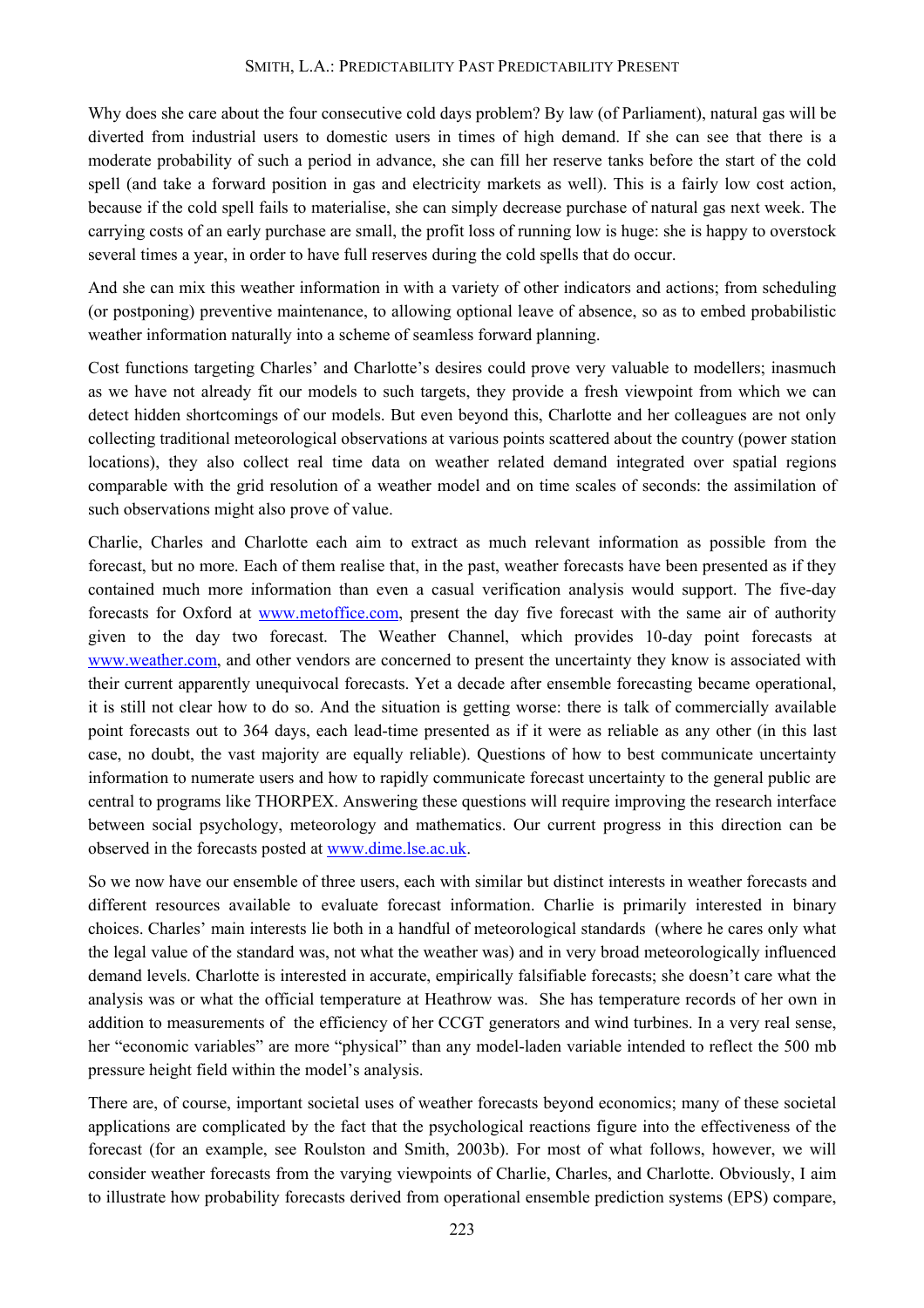in terms of economic relevance, with forecasts derived from a best first guess (BFG) approach, and we shall see that probability forecasts are more physically relevant as well. But I will also argue that accountable probability forecasts may well lie forever beyond our grasp, and that we must be careful not to mislead our "users" or ourselves in this respect. To motivate this argument, we will first contrast the Laplacian view of predictability with a 21<sup>st</sup> century view that accounts for uncertainty in the initial condition, if not model inadequacy.

# **4. Contrasting 19th vs. 21st Century Perspectives on Predictability**

Imagine (for a moment) an intelligence that knew the True Laws of Nature and had accurate but not exact observations of a chaotic system extending over an arbitrarily long time. Such an agent, even if sufficiently powerful to subject all this data to (exact) mathematical analysis, could not determine the current state of the system and thus the present, as well as the future, would remain uncertain in her eyes. Yet the future would hold no surprises for her, she could make accountable probability forecasts, and low probability events would occur only as frequently as expected. The degree of perfection that meteorologists have been able to give ensemble weather forecasting reflects their aim to approximate the intelligence we have just imagined, although we will forever remain infinitely remote from such intelligence.<sup>[3](#page-5-0)</sup>

It is important to distinguish determinism and predictability (see Earman, 1986; Bishop, 2003 and the references therein). Using the notion of indistinguishable states (Judd and Smith, 2001) we can illustrate this distinction with our  $21<sup>st</sup>$  century demon, which has a perfect model and infinite computational capacity but access to only finite resolution observations. If the model is chaotic, then we can prove that, in addition to the "True" state, there exists a set of states that are indistinguishable from the particular trajectory that actually generated the data. More precisely, we have shown that given many realizations of the observational noise, there is not one but, in each case, a collection of trajectories that cannot be distinguished from the "True" trajectory given only the observations. The system is deterministic, the future trajectory of each state is well defined and unique, but uncertainty in the initial condition limits even the demon's prediction to the provision of probability distributions.

Note that the notion of shadowing is distinct from that of indistinguishable states (or indistinguishable trajectories). *i*-shadowing contrasts a trajectory of our mathematical model with a time series of targets usually based on observations of some physical system. This is often cast as a question of existence: does the model admit one or more trajectories that are consistent with the time series of observations given the noise? The key point here is that we are contrasting our model with the observations. This is very different from the case of indistinguishable states, where we are contrasting various model trajectories with each other and asking whether or not we are likely to be able to distinguish one from another given only noisy observations. In this case, one considers all possible realizations of the observational noise. Thus when working with indistinguishable states we consider model trajectories and the statistics of the observational noise, whereas with shadowing we contrast a model trajectory and the actual set of observations in hand. Shadowing has a long history in nonlinear dynamical systems dating back to the early 1960's; a discussion of the various casts of shadow can be found in Smith (2001).

Given the arguments above, it follows that within the perfect model scenario an infinite number of distinct, infinitely long shadowing model trajectories would exist, each trajectory shadowing observations from the beginning of time up until the present. These trajectories are easily distinguished from each other within the

 $\overline{a}$ 

<span id="page-5-0"></span><sup>&</sup>lt;sup>3</sup> After Laplace, see Nagel (1961). Note that the distinction between uncertainty in initial conditions and model inadequacy was clear to Laplace (although perhaps not to Bayes), who distinguished uncertainty of the current state of the universe from "ignorance of true causes".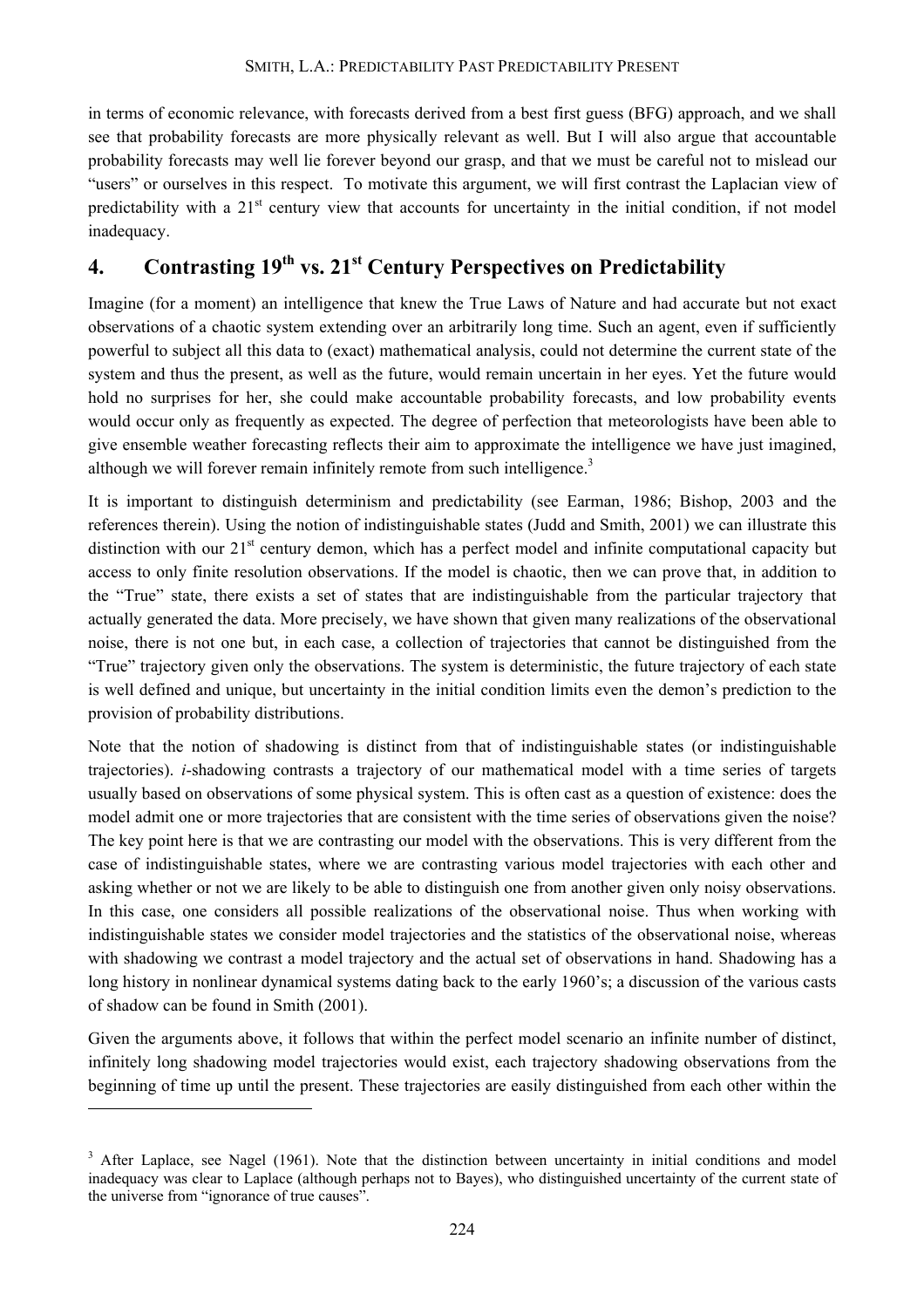<span id="page-6-0"></span>model state space, but the noisy observations do not contain enough information to identify which one was used to generate the data. The contents of this set of indistinguishable states will depend on the particular realization of the observational noise, but the set will always include the generating trajectory (also known as "Truth"). This fact implies that even if granted all the powers of our 21<sup>st</sup> century demon, we would still have to make probability forecasts. Epistemologically, one could argue that the "true state" of the system is simply not defined at this point in time, and that the future is no more than a probability distribution. Accepting this argument implies that after each new observation is made, the future really ain't what it used to be.

Of course, even this restriction to an ever-changing probabilistic future is a difficulty to which we can only aspire. We do not have a perfect model; we do not even have a perfect model class, meaning that there is no combination of model parameters (or available parameterisations) for which any model accessible to us will provide a shadowing trajectory. Outside the perfect model scenario (PMS), the set of indistinguishable states tends to the empty set (Judd and Smith, 2003). In other words, the probability that the data was generated from *any* model in the model class approaches zero as we collect more observations, an awkward fact for the applied Bayesian. But accepting this fact allows us to stop aiming for the perfect model, just as accepting uncertainty in the initial condition freed us from the unattainable goal of a single accurate prediction from inaccurate starting conditions. When the model is very good (that is, the typical *i*-shadowing times are long compared to the forecast time) then the consideration of indistinguishable states suggests a new approach to several old questions.

# **5. Indistinguishable States and the Fair Valuation of Forecasts**

In this section we will consider the aims of model building and the evaluation of ensemble forecasts. Rather than repeat arguments in Smith (1997, 2001) on the importance of distinguishing model-variables from observed variables, we will consider the related question of the "best" parameter value for a given model class. Arguably there is no such thing outside of PMS, and the insistence on finding a best can degrade forecast performance. We will then consider the game of weather roulette, and its use as an illustration for the economic decisions Charles and Charlotte make everyday. A fair comparison of the value of different forecasts requires contrasting like with like, for example we must "dress" both BFG and EPS simulations in order to obtain a fair evaluation of the probability forecasts available from each method. Weather roulette also allows us to illustrate Charles' favored cost function for economic forecasts, the logarithmic skill score called *ignorance* (Roulston and Smith, 2002). Relative ignorance can also be used to obtain insight on operational questions such as the division of computational resource between ensemble size and model resolution for a given target, as illustrated with Heathrow temperatures below (see also Smith, *et al.* 2001). Two worked economic examples are discussed in Section 7.

### **5.1 Against Best**

 $\overline{a}$ 

What parameter values should best be used in a forecast model? If the system that is generating the data corresponds to a particular set of parameters in our forecast model, then we have a *perfect model class*; obviously that set of parameters would be a candidate for "best." Outside PMS, at least, the question of best cannot be decoupled from the question of why we are building the model. We will duck both questions, and simply consider a single physically well-understood parameter, the freezing point of water<sup>[4](#page-6-0)</sup>, within three (imperfect) modelling scenarios.

<sup>&</sup>lt;sup>4</sup> This section has generated such varied and voluminous feedback that I am loath to alter it at all. A few things might be clarified in this footnote. First I realise that ground frost may occur when the 2 metre temperature is well above zero, that the freezing point of fresh water might be less relevant to the Earth-System than the freezing point of sea water, and (I've learned) that the freezing point of deliquescent haze is quite variable. Yet each of these variables is amenable to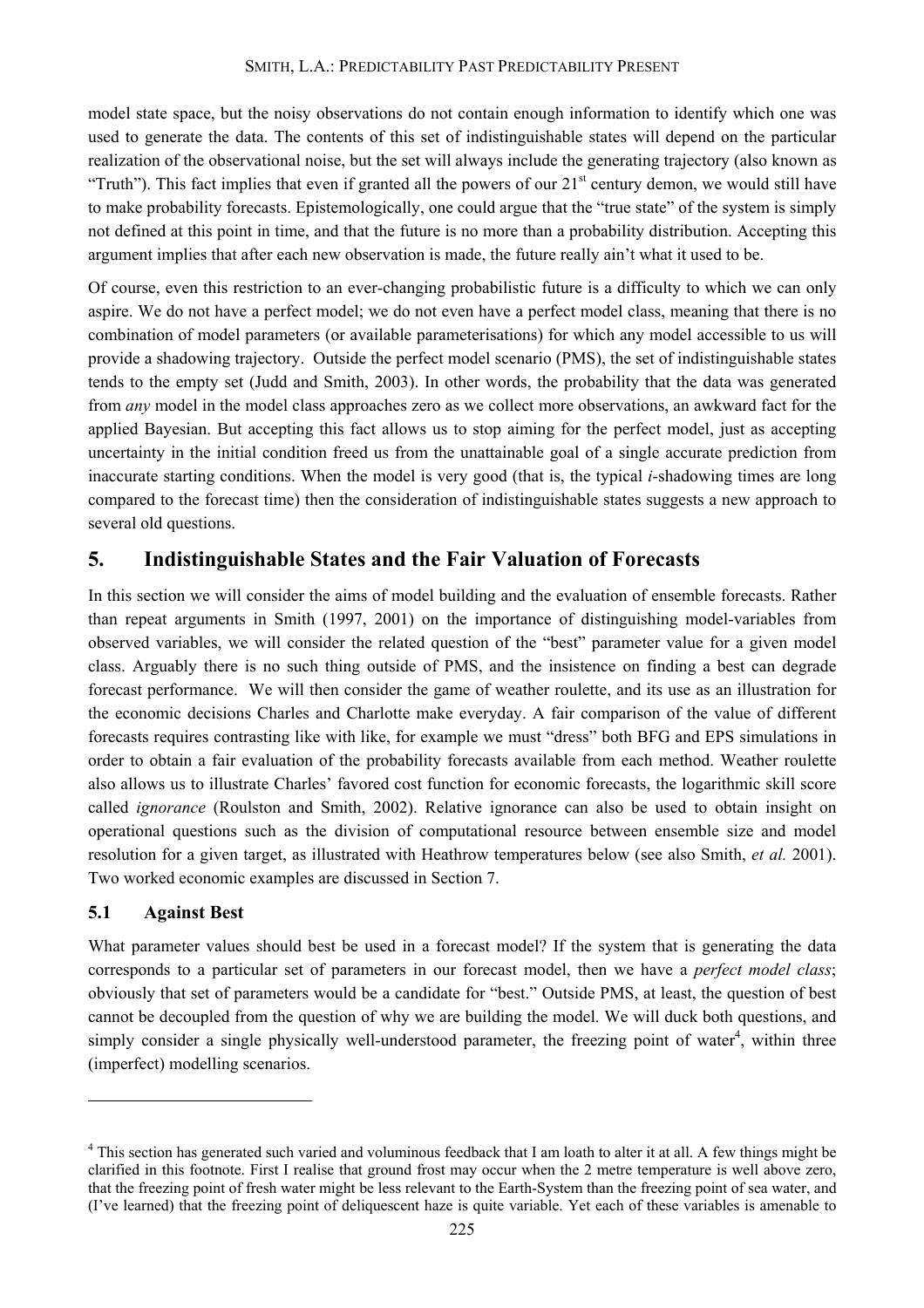At standard pressure, it is widely accepted that liquid water freezes at zero degrees C. In a weather model with one millimetre resolution, I would be quick to assign this value to the model-freezing point. In a weather model with one-Angstrom resolution, I would hope the value of zero degrees C would "emerge" from the model all by itself. And at 40 kilometre resolution? Well at 40km resolution I have no real clue as to the relation between model-temperature and temperature. I see no defensible argument for setting this parameter to anything other than that value which yields the best distribution of shadowing trajectories (that is, the distribution which, in some sense, reflects the longest shadowing times; a definition we will avoid here). This confusion between model-parameters and their physical analogues, or even better between model-variables and the observations (direct empirical measurements) is common. The situation is not helped by the fact that both are often given the same name; to clarify this we will distinguish between temperature and model-temperature where needs be.

Translating between model variables and observables is also related to representativity error. Here we simply note that representativity error is a shortcoming of the model (and the model-variables) not the observations. In ten years time the temperature observations recorded today at Heathrow airport will still be important bits, whereas no one will care about model-temperature at today's effective grid resolution. It is the data, not the model-state space, that endures.

Outside PMS, it is not clear how to relate model-variables to variables. To be fair, one should allow each model its own projection operator. Discussion of the difficulties this introduces will be pursued elsewhere, but there is no reason to assume that this operator should be one-to-one; it is likely to be one-to-many, as one model state almost surely corresponds to many atmospheric states if it corresponds to any. It may even be the case that there are many atmospheric states for each model state, and that each atmospheric state corresponds to more than one model state: a many-to-many map. But again, note that it might be best to avoid the assumption that there is "an" atmospheric state altogether. We do not require this assumption. All we ever have are model states and integer observations.

#### **5.2 Model Inadequacy: The Biggest Picture**

l

Let us now reconsider the issues of forecasting within the big picture. Once again, suppose for the moment that there exists some True state of the atmosphere, call it  $X(t)$ . This is the kind of thing Laplace's 19<sup>th</sup> century demon would need to know to make perfect forecasts, and given **X** (t) perfect BFG forecasts would follow even if the system were chaotic. As Laplace noted, mere mortals can never know **X**, rather we make direct measurements (that is, observations) *s*, which correspond to some projection of **X** into the space of our observing system. Given *s*, and most-likely employing our model **M** as well, we project all the observations we have into our model-state space to find *x*(t), a model state often called the analysis, along with some uncertainty information regarding the accuracy of this state. This is nothing more than data assimilation. Using our model, we then iterate *x*(t) forward in time to some future state, where we reverse the process (via

physical measurement; my point is simply that their 40 km resolution model-variable namesakes are not, except inasmuch as they affect the model trajectories. Granted, in the lab "zero degrees C" may be argued exact by definition, any reader distracted by this fact should read the phrase as "32 degrees F" throughout. I am also well aware that the value given to one parameter will affect others, but I would avoid the suggestion that "two wrongs make a right": outside PMS there is no "right". Whenever different combinations of parameter values shadow, then we should keep (sample) all such combinations until such time as we can distinguish between them given the observations. This is one reason why I wish to avoid, as far as possible, the notion of shadowing anything other than the observations themselves, since comparisons with averages and the like might yield the "two wrongs" without the "better". Lastly I realise that it is *always* possible that out-of-sample, the parameters may fail to yield a reasonable forecast however they have been tuned: all forecasts must be interpreted within the rosy scenario, as discussed in Smith (2002).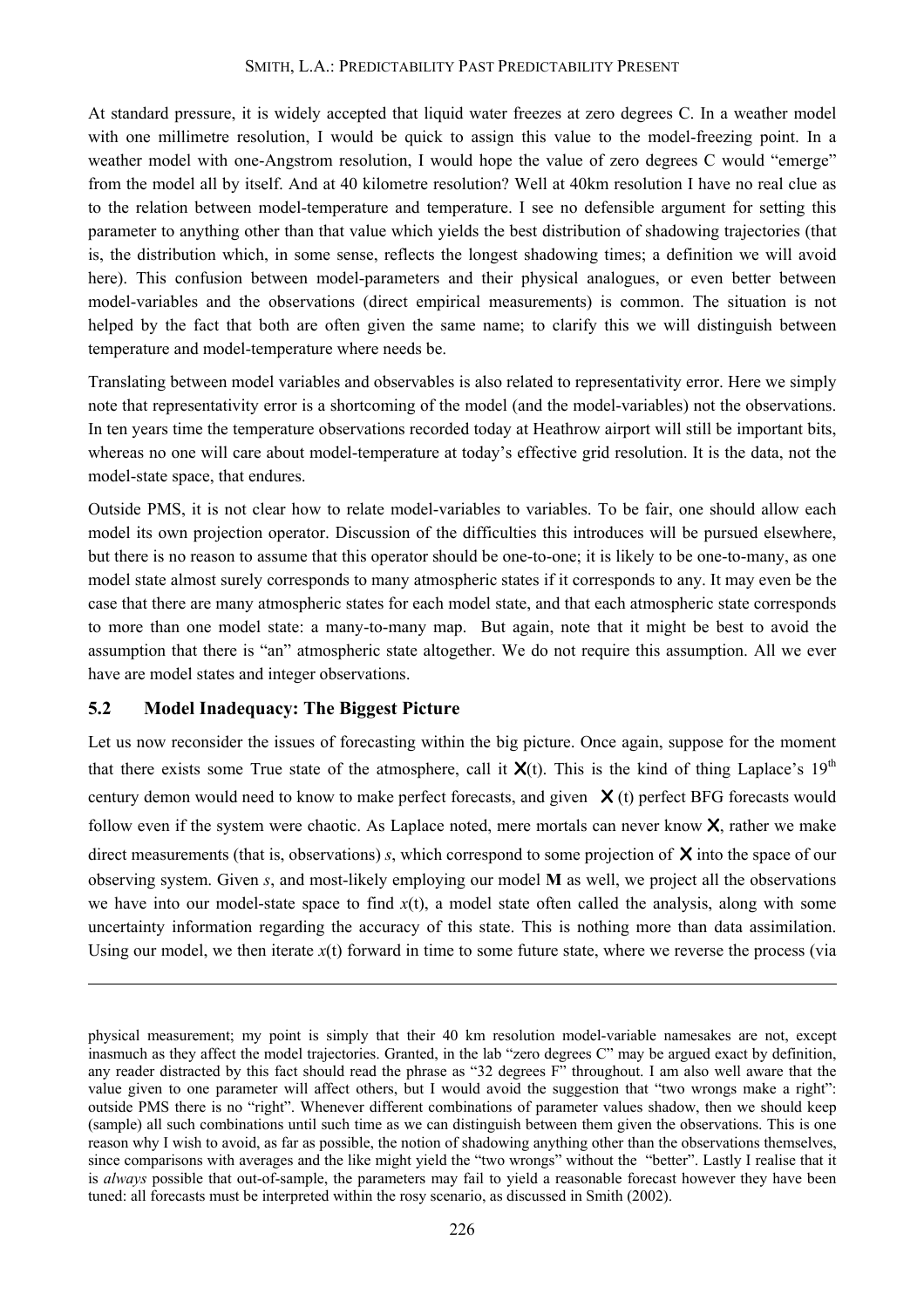downscaling or model output statistics) to extract some observable *w*. In the mean time, the atmosphere has evolved itself to a new state, and we compare our forecast of *w* with the corresponding observed projection from the new **X.**

Although pictures similar to the one drawn in the preceding paragraph are commonplace, the existence of Truth, that is the existence of **X,** is mere hypothesis. We have no need of that hypothesis, regardless of how beautiful it is. All we ever have access to are the observations, which are mere numbers. The existence of some "true" atmospheric state, much less some mathematically perfect model under which it evolves, is untestable. While such questions of belief are no doubt of interest to philosophers and psychologists, can they play a central role within science itself? In questions of resource allocation and problem selection, they do.

Accepting that there is no perfect model is a liberating process; perhaps more importantly, it might allow better forecasts of the real atmosphere. Doing so can impact our goals in model improvement, for example, by suggesting the use of ensembles of models and improving their utility, as opposed to exploring mathematical approximations which will prove valid only for some even better model which, supposing it exists, is currently well beyond our means. The question, of course, is where to draw the line; few would question that there is significant information content in the "Laws of Physics" however they lie, yet we have no reliable guide for quantifying this information content. In which cases will PMS prove to be a productive assumption? And when would we do better by maintaining two (or seven) distinct but plausible model structures and *not* trying to decide which one was best?

Charles, Charlie, and Charlotte, along with others in the economy rather than economics, seem untroubled by these issues; they tend to agree on the same cost function, even if they agree on nothing else. So we will leave these philosophical issues for the time being, and turn to the question of making money.

### **5.3 Weather Roulette**

A major goal of this talk is to convince you that weather roulette is a not only a reasonable illustration of the real-world economic decisions that Charles and Charlotte deal with on a daily basis, but that it also suggests a relevant skill score for probabilistic forecast systems. Weather roulette (Roulston and Smith, 2003c) is a game in which you bet a fixed stake (or perhaps your entire net worth) on, say, the temperature at Heathrow. This is repeated every day. You can place a wager on each number between –5 and 29, where 29 will include any temperature greater than 29 and –5 any value below –5. How should you spread your bet? First off, we can see that it would be foolish not to put something on each and every possibility, just to be sure that we do not go bust. The details of the distribution depend on your attitudes toward risk and luck, among other things; we will consider only the first. In fact we will initially take a risk neutral approach where we believe in our forecast probabilities: in this case we distribute our stake proportionally according to the predicted probability of each outcome. We imagine ourselves playing against a house that sets probabilistically fair odds using a probability distribution different from ours. Using this approach we can test the performance of different probability forecast systems in terms of how they fare (either as house or as punter).

As a first step, let's contrast how the ECMWF ensemble forecast would perform betting against climatological probabilities. Given a sample-climatology based on 17 years of observations, we know the relative frequency with which each option has been observed (given many centuries of data, we might know this distribution for each day of the year). But how do we convert an ensemble forecast of about 50 simulations into a probability forecast for the official observed temperature at Heathrow airport? There are a number of issues here.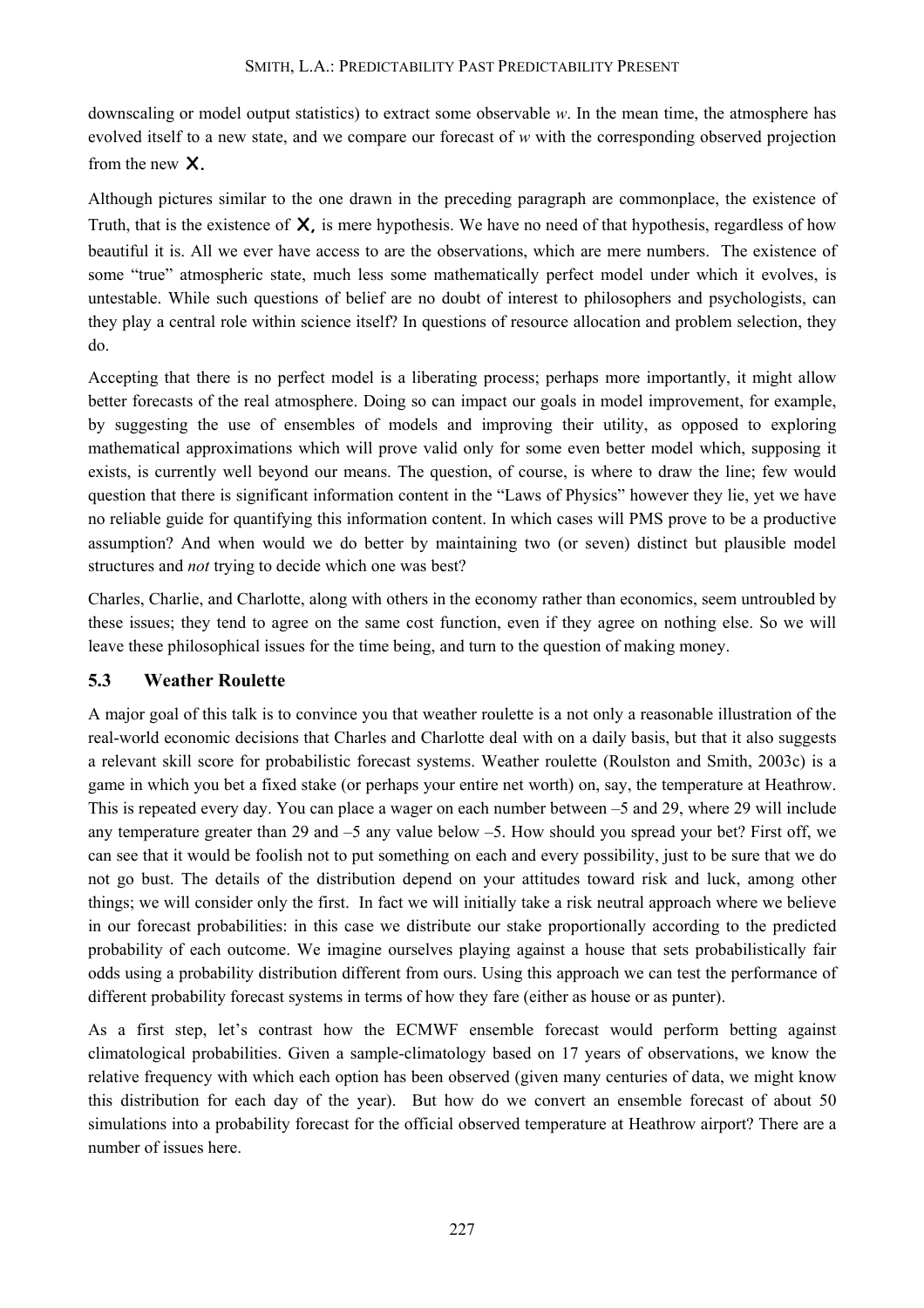#### **5.4 Comparing like with like**

l

How can Charlotte contrast the value of two different probability forecasting systems, say one derived from a high-resolution BFG forecast and the other from an EPS forecast? or perhaps two EPS forecasts which differ either in the ensemble formation method or as to the ensemble size? There are two distinct issues here: how to turn simulations into forecasts and how to agree on the verification.

The first question is how to turn a set of model(s) simulations into a probability weather forecast. In the case of ensembles there are at least three options: fitting some parametric distribution to the entire ensemble, or dressing the individual ensembles members (each with an appropriate kernel), or treating the entire forecast ensemble (and the corresponding verification) as a single point in a higher dimensional space and then basing a forecast upon analogues in this product space. We will focus on dressing the ensemble, which treats each individual member as a possible scenario. The product space approach treats the statistics of the ensemble as a whole, examples in the context of precipitation and wind energy can be found in Roulston *et al.* (2001, 2003).

Treating the singleton BFG as a point prediction (that is, a delta function) does not properly reflect its value in practice. To obtain a fair comparison with an EPS, we "dress" the forecast values by replacing each value witha distribution. For the singleton BFG, one can construct a useful *kernel*<sup>5</sup> simply by sampling the distribution of historical "error" statistics. The larger the archive of past forecasts, the more specific the match between simulation and kernel. Obviously we expect a different kernel for each forecast lead-time, but seasonal information can also be included if the archive span is long enough. Dressing the BFG in this way allows a fair comparison with probability forecasts obtained from ensemble forecasts. If nothing else, doing so places the same shortcoming due to counting statistics on each case. To see the unfairness in treating a BFG forecast as if it were an ensemble which had forecast the same value 50 times, recall the game of roulette. Think of the advantage one would have in playing roulette if, given an accountable probability forecast, you could place separate bets with 50 one dollar chips on each game, rather than having to place one 50 dollar chip on each game. To make a fair comparison, it is crucial that the single high-resolution simulation is dressed and not treated as a definitive forecast.

Suppose we have in hand a projection operator that takes a single model state into the physical quantity we are interested in, in this case the temperature at Heathrow. Each ensemble member could be translated into a specific forecast; because the ensemble has a fixed number of members, we will want to dress these delta functions to form a probability distribution that accounts both for our finite sample and for the impact of model error. We use a best member approach to dressing, which is discussed in Roulston and Smith (2003a).

Why don't we dress the ensemble members with the same kernel used for the BFG?

Because to do so would double count for uncertainty in the initial condition. The only accounting for this uncertainty in the BFG is the kernel itself, while the distribution of the ensemble members aims to account for some of the uncertainty in the initial condition explicitly. Thus, the other things being equal, the BFG kernel is too wide for ensemble members. Which kernel is appropriate for the ensemble members? Just as the error in the high-resolution forecast is too wide, the error in the ensemble mean is irrelevant. By using a

<span id="page-9-0"></span><sup>&</sup>lt;sup>5</sup> A kernel is a probability distribution function used to smooth the single value from each simulation, either by substituting the kernel itself or by sampling from it (see Roulston and Smith, 2003). Note that different kernels can be applied to different ensemble members, as long they can be distinguished without reference to any future verification (for example, one would expect the ECMWF EPS control member have a different kernel and be more heavily weighted than the perturbation members at short lead times; but even the rank order of members may prove useful at longer lead times.)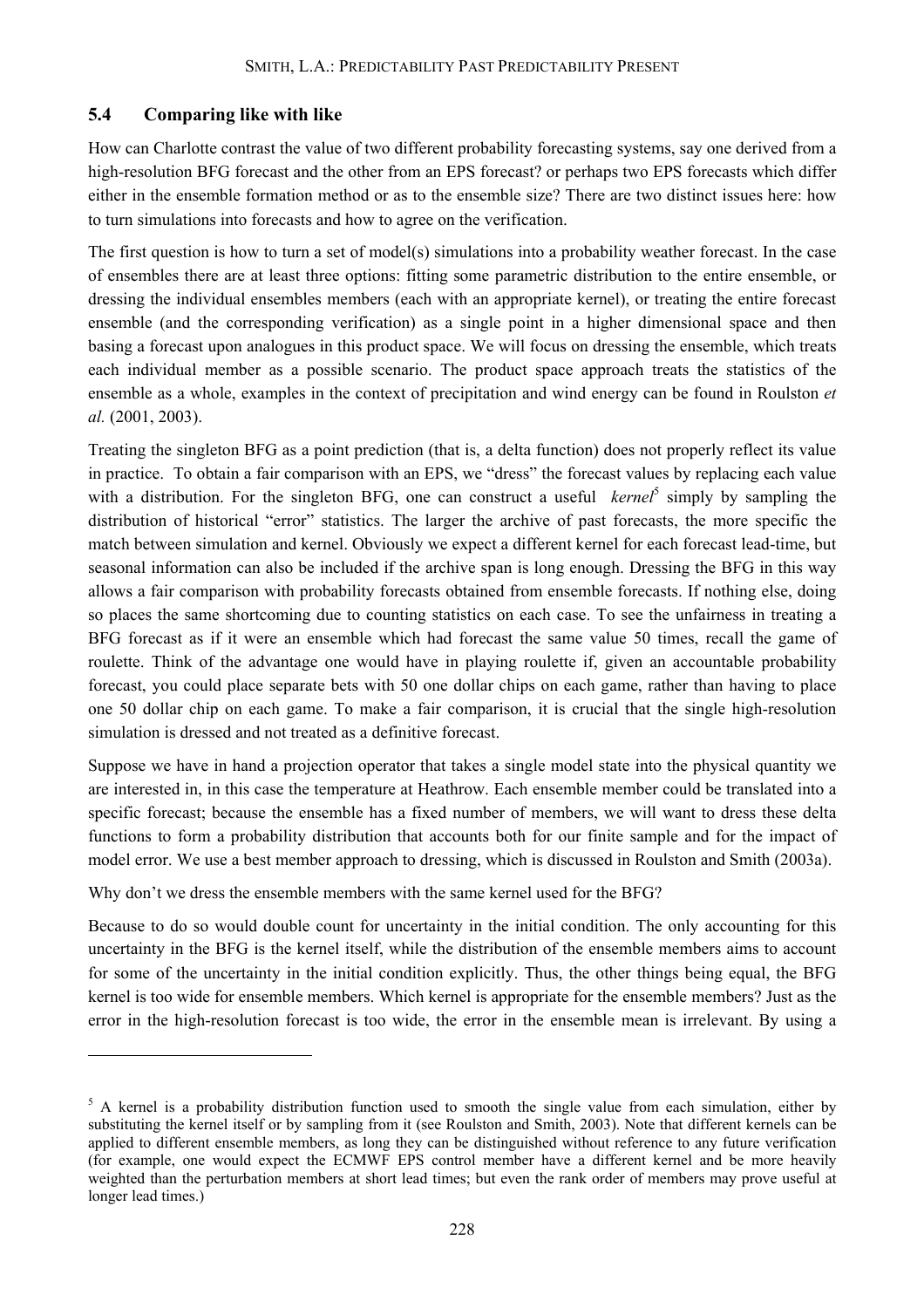<span id="page-10-1"></span>kernel based on the best member of the ensemble, we aim to use a kernel that is as narrow as possible, but not more so. We do not, of course, know which member of the ensemble will turn out to provide the best forecast, but we do know that one of them will. The necessity of dressing emphasizes the role of the forecast archive in the proper valuation validation of EPS forecasts. It also shows that the market value of EPS will be diminished if a suitable EPS forecast archive is not maintained.

The second question of model verification addresses how we come to agree on what actually happened. This is not as clear-cut as it might first appear; a cyclist may arrive home drenched only to learn that, officially, it had not rained. Often, as in the case of the cyclist, what "happened" is decided by decree: some agency is given the power to define what officially happened. Charles is happy with this scenario as long as the process is relatively fair: he wants to close his book at the end of each day and go home. Charlotte may be less pleased if the "official" forecast says her generators were running at 77%, while a direct calculation based on the amount of gas burned yields 60%. In part, this difference arises because Charles really is playing a game, while Charlotte is trying to do something real. Outside the perfect model scenario, there appears to be no unique optimal solution.

### **5.5 Ignorance**

l

Roulston and Smith (2002) discuss an information theoretic skill score that reflects expected performance at weather roulette. Called *ignorance*, this skill score reflects the expected wealth doubling time of two gamblers betting against each other using probability forecasts, each employing Kelly systems<sup>6</sup>[.](#page-10-0) For instance, a difference in ignorance scores of one bit per game would suggest that, on average, the players with lower ignorance score would double their stake on each iteration. The typical wealth doubling (or halving) time of a balanced roulette table is about 25 games, favouring the house, while scientific roulette players have claimed a doubling time on the order of 3 and favouring the player. How do these values arise?

Prior to the release of the ball, the probability of each number on a balanced roulette wheel can be taken to be equal likely, that is 1 in 37 in Europe (and 1 in 38 in the United States). If the house offers odds of 36-for-1, then the expected value of a unit stake after a single bet on a single number is 36/37. Raising this to the  $25<sup>th</sup>$  power yields the reduction of the initial stake to one half; hence the wealth halving time is, in this case, roughly 25 games.

Roulette is a particularly appropriate analogy in that bets can be placed after the ball has been released. If, using observations taken after the ball is released, one could predict the quarter of the wheel on which the ball would land, and if such predictions were correct one third of the time, then one would expect a payoff of roughly 36/9 once in every three games. This is comparable with reports of empirical returns averaging 30% or the stake doubling time of about 3 noted above.

There are several important things to note here. First, the odds offered by the house are not fair, even if the wheel is. Specifically, the sum of the implied "probabilities" (the reciprocal of the odds) over the available options is not one:  $37 * (1/36) > 1$ . In practice it is rarely, if ever, the case that this sum is one, although this assumption is built in to the most common definition of fair odds<sup>[7](#page-10-1)</sup>.

<span id="page-10-0"></span><sup>&</sup>lt;sup>6</sup> In each round, the stake is divided across all options, the fraction on each option proportional to the predicted probability of that option. Kelly (1956) was in fact interested in interpreting his result in terms of information theory, see Epstein (1977).

 $<sup>7</sup>$  A typical definition of "fair odds" would be those odds on which one would happily accept either side of the bet; it is</sup> not clear that this makes sense outside PMS. Operational fair odds should allow the house offering those odds some opportunity of remaining solvent even if it does not have access to (non-existent) perfect PDF forecasts. One might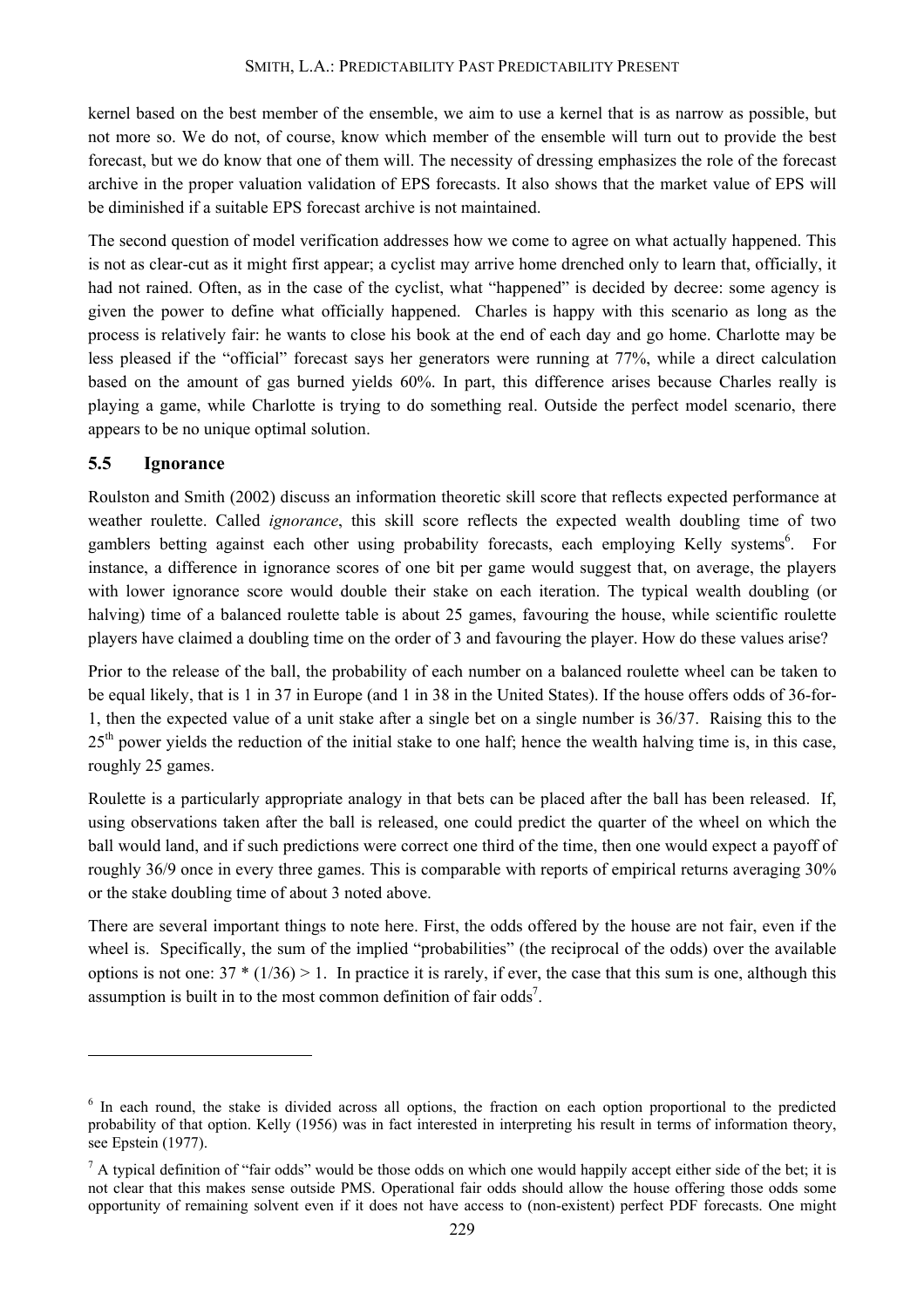Second, ignorance contrasts probability forecasts given only a single realization as the verification. That is, of course, the physically relevant situation. In the 1995 Seminar, we discussed the difference between the forecast distribution and some "true" distribution as quantified via the Kolmogorov-Smirnov (KS) distance; a more elegant measure of the difference between two probability distributions is provided by the *relative entropy* (see Kleeman, 2002). What these and similar approaches fail to grasp, however, is that there is no "true" distribution to contrast our forecast distribution with. Outside PMS, our forecast distribution rarely even asymptotes to the climatology unless forced to (and if forced, it asymptotes to the sample-climatology).

In the case of roulette, each spin of the wheel yields a single number. Before the ball is released, a uniform prior is arguably fair; but the relevant distribution is defined at the point when all bets must be placed and is *not* uniform. And there's the rub. What is a fair distribution at this point? Even if we assume it exists, it would depend on the size of your computer, and your knowledge of mechanics, and the details of this particular wheel, and this particular ball. And so on. Computing the relative entropy (or the KS distance) requires knowledge of both the forecast distribution and the true distribution conditioned on the observations. The equation that defines the relative entropy has two terms. The first term reflects the relative frequency with which certain forecast probabilities are verified; the second term reflects the relative frequency with which certain probabilities are forecast by a perfect model. Thus outside PMS the second term is unknowable, and hence the relative entropy is unknowable. The first term reflects the ignorance skill score. A shortcoming of ignorance is that it provides only a metric dependent, relative skill score ranking alternatives. Its advantage, of course, is that it is deployable in practice. As we have only the data, and data are but numbers, only limited skill scores like ignorance are available in practice.

#### **5.6 Heathrow temperature**

l

So back to weather roulette: How does the dressed ensemble fare against climatology? Rather well. Consider daily bets, each with a stake of £100, placed over the period of a year starting on December 23, 1999. The three-day forecast based on the ECMWF ensemble made almost £5000 in this period, while the ten day forecast made about £1000 over the same period. As expected even in a perfect model, the value of the ensemble relative to climatology decreases with lead-time. And there is more. The dressed ECMWF ensemble can also be used to bet against house odds based on the (dressed) ECMWF high-resolution best first guess (BFG) forecast. In this case the relative information gain is greater at a lead-time of 10 days than at three, with winnings of over £5000 and over £2000, respectively. This also makes sense, inasmuch as the value of the ensemble forecast relative to climatology is greatest in the short range, while its value relative to a high-resolution forecast is greater at longer lead times (see Roulston and Smith, 2003c for details).

But there is still more, we can contrast the 51 member ensemble with the 10 member ensemble (all ensembles are dressed before use; the best-member kernel will, of course, vary with the size of the ensemble); is there statistically significant value added in the 51 member case relative to case of randomly selecting 10 members? Yes. Relative to the 12-member case? Yes. And the 17-member case? No. Arguably, if Charles were betting only on Heathrow temperatures he would have done as well dressing 17 members as with using (that is, buying) all of them. He would have taken them for free (why not?) but not paid much for them. There is nothing universal about the number 17, in this context. The relevant ensemble size will depend on the details of the target variable as well as the model.

Of course any meteorological sales person worth their salt would immediately point out that users like Charlotte are interested in conditional probabilities of multiple variables at multiple locations. Charlotte is

define fair odds outside PMS as those set by a not-for-profit house aiming only to maintain its endowment while providing a risk management resource (Smith, Judd & Clarke, 2003).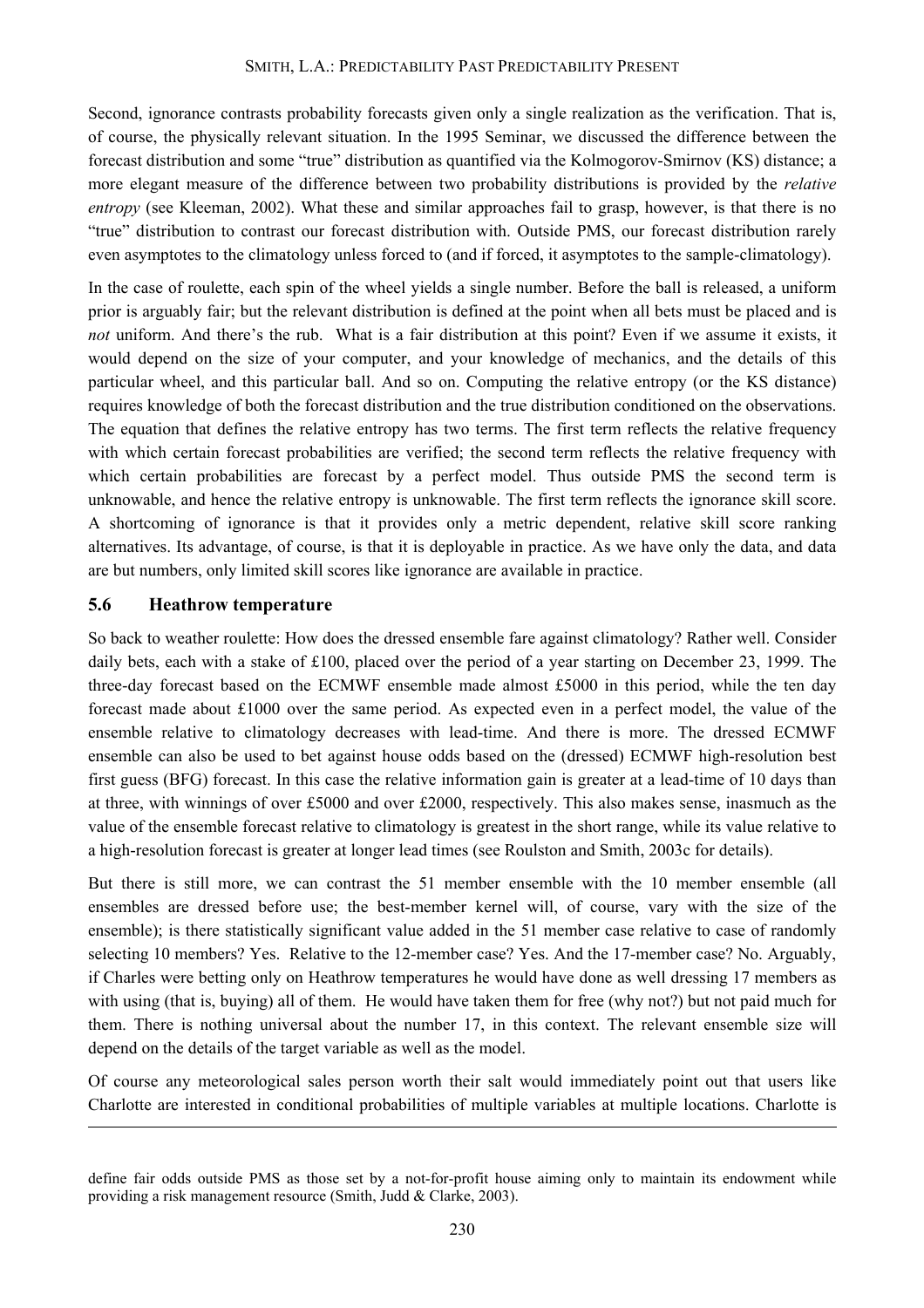<span id="page-12-0"></span>interested in the efficiency of each of her CCGT plants, as well as some integrated measure of electricity demand. But Charles is happy to stick with Heathrow, as long as his probability forecasts are making him money and costing him as little as possible. Making/pricing complicated multi-site derivatives is hard work; and he knows that it is dangerous as well: the curse of dimensionality implies tight constraints on the conditional probability forecasts that can be pulled out of even the best Monte Carlo ensemble with only a few dozen, or a few hundred, members. Charles simply need not take these risks, if the market in trading Heathrow temperatures is both sufficiently profitable and sufficiently liquid. Charlotte, on the other hand, is exposed to these risks; the best she can do is understand the limits placed on the available forecasts by current technology.

There are three important take home messages here: first that, like it or not, the ideal distribution between ensemble size and resolution will be target (that is, user) dependent; second that the marginal value of the  $n+1$ <sup>st</sup> ensemble member will go to zero at different times for different uses; and third that the value of the EPS as a whole will depend critically upon the provision of an archive that allows users to convert these simulations into forecasts of the empirical quantities of interest.

# **6. Lies, Damn Lies, and the Perfect Model Scenario**

*For the materialist, science is what teaches us what to believe. For the empiricist, science is more nearly what teaches us how to give up our beliefs.* 

Bas van Fraassen

Philosophers might call the meteorologist striving for PMS a realist; he believes in the physical reality of the model states and in the truth, or approximate truth, of the model. Alternatively, one modern variety of empiricist aims only for empirical adequacy. Such labels would be inappropriate here, if they were not relevant for the allocation of resources and hence the progress of science.

A model is empirically adequate if the predictions of the model are in agreement with the observations. In this context, the word prediction often refers to prophecies as well as forecasts (see Smith, 1997). To judge empirical adequacy requires some accounting for observational noise and the fair use of a projection operator between the model variables and the observables; *i*-shadowing would be a necessary condition for empirical adequacy of a dynamical system. There is still much to be understood in this direction, nevertheless it is not clear to me that *any* of our dynamical models are empirically adequate when applied to dynamic (nontransient) physical systems. There are a number of points, however, where the decision to work within PMS impacts the relevance of the statistics used to judge our models and the choice of how to "improve" them.

### **6.1 Addressing Model Inadequacy and Multiple Model Ensembles**

l

The philosophical foundations of theories for objective probability distributions are built about the notion of equally likely cases or events (see Giles, 2000). Within PMS, the perfect ensemble is an invocation of this ideal for chaotic dynamical systems that are perfectly modelled but imperfectly observed. This view of the world is available only to our 21<sup>st</sup> century demon. Given a collection of good but imperfect models, we might try and use them simultaneously to address the issue of model inadequacy. But once we employ multiple imperfect models, the epistemological foundations that justify empirical probability forecasting turn to sand. While we can tolerate uncertainty in the parameter values of a model that comes from the correct model class by invoking what are effectively Bayesian methods, it appears we cannot find an internally consistent frameworkto support *objective* probability forecasts<sup>8</sup> when using multiple models drawn from distinct model

<sup>&</sup>lt;sup>8</sup> A necessary condition for "objective" as used here is that the forecasts are accountable. This can be tested empirically; we have found no dynamic physical system for which accountable forecasts are available. This is a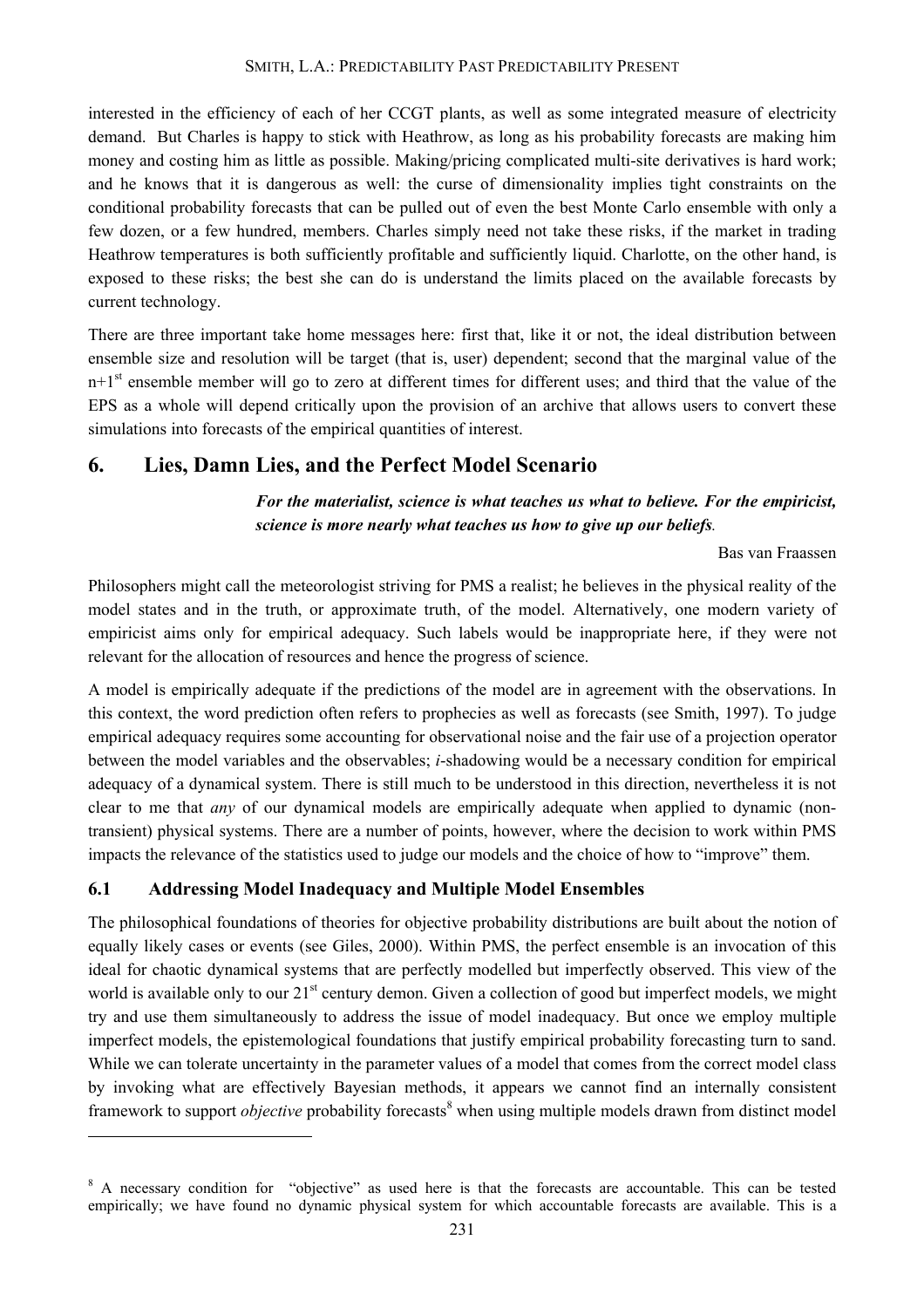classes the union of which is known to be imperfect. Of course one can draw comfort in those aspects of a forecast in which models from each model class independently assign similar probabilities; but only comfort, not confidence (see Smith, 2002). Both systematic and flow dependent differences in the skill scores between the probability forecasts from each model class may help us identify which physical phenomena deserve the most attention in each model class. Thus with time we can improve each of the models in the ensemble, while our probability forecasts remain infinitely remote from the accountable forecasts of our 21<sup>st</sup> century demon.

### **6.2 Model Inadequacy and Stochastic Parameterizations**

l

Every attempt at model improvement is an attempt to reduce either parameter uncertainty or model inadequacy. *Model inadequacy* reflects the fact that there is no model within the class of models available to us that will remain consistent with all the data. For example, there may be no set of parameter values that enablea current model to shadow the observations *out-of-sample*<sup>9</sup> (or even in-sample?). Finding the (metric dependent) "best" parameters, or distributions of parameters, and improving the data assimilation scheme are attempts at minimizing the effects of model inadequacy within a given class of models. But model inadequacy is that which remains even when the best model within the model class is in hand; it affects both stochastic models and deterministic models.

Historically, physicists have tended to employ deterministic models, and operational numerical weather prediction models have been no exception to this trend. There are at least two good reasons why our forecast models should be stochastic in theory. The first comes from recent results (Judd and Smith, 2003) which establish that, given an imperfect nonlinear chaotic model of a deterministic system, better state estimation and better probability forecasts can almost certainly be obtained by using a stochastic model even when the system which generated the data really is deterministic! The second is the persuasive argument that, given current model resolution, it makes much more sense (physically) to employ stochastic subgrid scale parameterisations than to dogmatically employ some mean value, even a good estimate of the expected value (Palmer, 2001). And in addition to these theoretical arguments, stochastic parameterisations have been shown to be better in practice (Buizza *et al.,* 1999).

While adopting stochastic parameterisations will make our models fundamentally stochastic it neither removes the issue of model inadequacy nor makes our model class perfect. Consider what is perhaps the simplest stochastic model for a time series: independent and identically distributed (IID) normal (Gaussian) random variables of mean zero and standard deviation one. Data are numbers. *Any* data set has a finite (non-zero) probability of coming from this trivial IID model. Adjusting the mean and the standard deviation of the model to equal the observed sample-mean and sample-deviation will make it more difficult to reject the null-hypothesis that our IID "model" generated the data, but not much more difficult. We are soon faced with probabilities so low that, following Borel (1950), we could say *with certainty* that even a stochastic model does not shadow the observations. The possibility to resemble differs from the ability to shadow.

stronger constraint than other useful meanings of objective probabilities; for example that all "rational men" would converge to the same probability forecast given the same observations and background information. Subjective probability forecasts can, of course, be obtained quite easily from anyone.

<span id="page-13-0"></span><sup>&</sup>lt;sup>9</sup> The phrase *out-of-sample* reflects the situation where the data used in evaluation were not known before the test was made, in particular that the data was not used in constructing the model or determining parameters. If the same data was used in building the model and testing it, then the test is *in-sample*. Just as passing an in-sample test is less significant than passing an out-of-sample test, failing an in-sample test is more damning. Note that data are only out-of-sample once.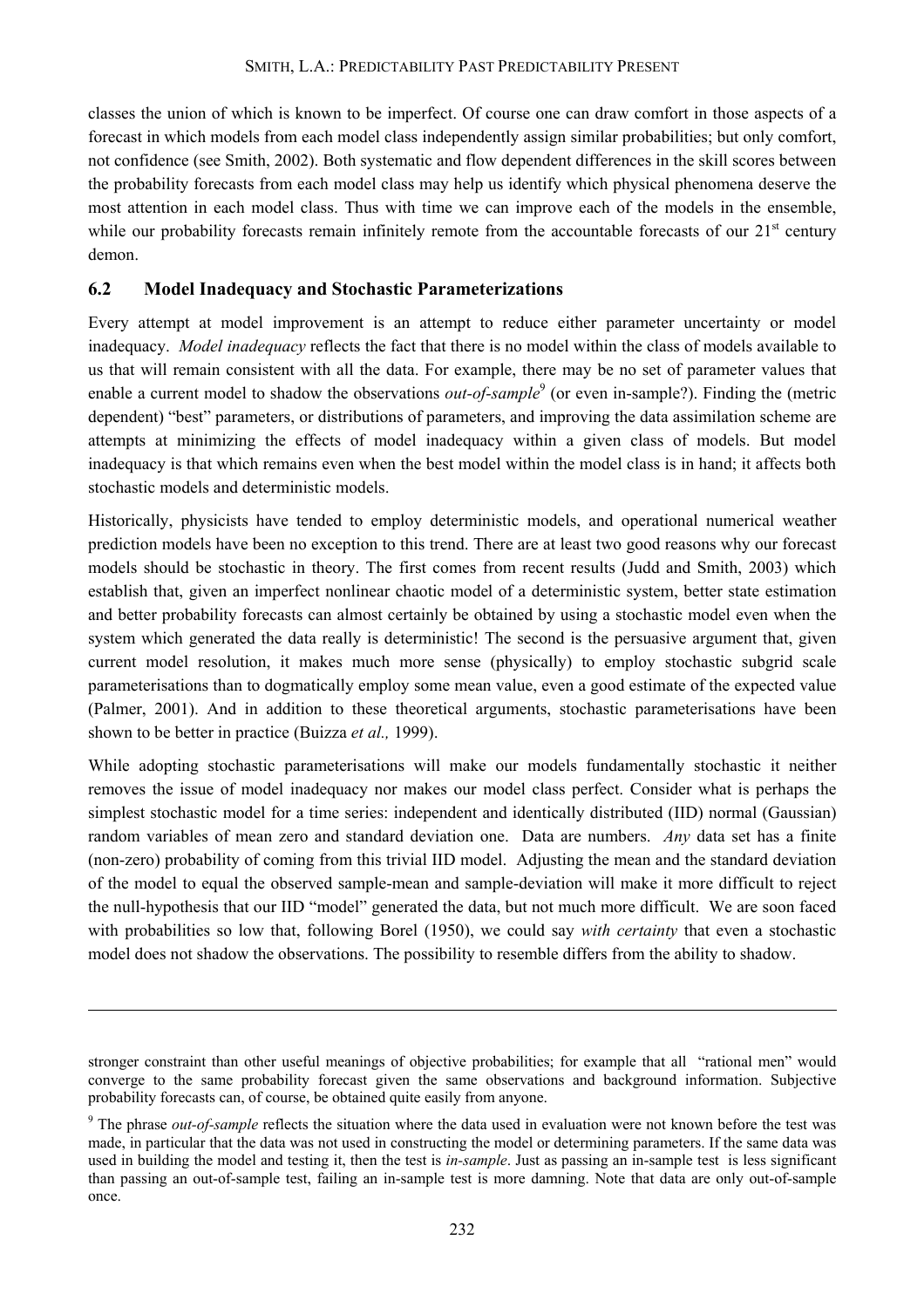One often overlooked point here is that whenever we introduce a stochastic element into our models we also introduce an additional constraint: namely that to be a shadowing trajectory, the innovations must be consistent with the stochastic process specified in the model. Stochastic parameterisations may prove a tremendous improvement, but they need not yield *i*-shadowing trajectories even if there exist *some* series of innovations that would produce trajectories similar to a time series of analysis states. To be said to shadow, the particular series of innovations must have a reasonable probability given the stochastic process. Experience suggests that it makes little difference if we require a 95% isopleth, or 99%, or 99.999% for that matter. Model inadequacy manifests itself rather robustly Without this additional constraint the application of the concept of *i*-shadowing to stochastic models would be trivial; the concept would be useless as any rescaled IID process could be said to shadow any set of observations. With this constraint, the introduction of stochastic terms does not guarantee shadowing, and their contribution to improved probability forecasts can be fairly judged.

Even within PMS we must be careful that any critical, theoretically sound assumptions hold if they are relevant in the particular case in question (Gilmour *et al.* 2001; Hansen and Smith, 2000). Outside PMS a model's inability to shadow holds implications for operational forecasting, and for the Bayesian paradigm in applied science, if not in mathematics. First of all, it is demonstrable that we can work profitably with imperfect models full of theory-laden (or better still, *model-laden* [10\)](#page-14-0) variables, but we can also be badly misled to misallocate resource in the pursuit of interesting mathematics, which assumes an unjustified level of perfection in our models. Ultimately, only observations can adjudicate this argument. Regardless of what we "know" must be the case.

#### **6.3 Dressing Ensemble Forecasts and the so-called Superensemble**

 $\overline{a}$ 

The superensemble method introduced by Krishnamurti *et al.* (1999) is a very interesting method for extracting a single "locally optimised" BFG forecast from a multi-model ensemble forecast. In short, one finds the optimal weights (in space, time, and target variable) for re-combining an ensemble of multi-model forecasts so as to optimise some root-mean-square skill score of the resulting BFG forecast.

The localised relative skill statistics generated within the "superensemble" approach must contain a wealth of data of value in understanding the shortcomings of each component model and in addressing these model inadequacies. Nevertheless the superensemble approach aspires only to form a single BFG forecast, and thus it might be more aptly called a "superensemble-mean" approach. How might we recast the single forecast output from the "superensemble" approach, in order to make a "like with like" comparison between the "superensemble" output and a probability forecast? The obvious approach would be to dress it, either with some parametric distribution or in the same way we dressed the high-resolution forecasts in section 5 above. Hopefully the shortcoming of either approach is clear: by first forming a single superensemble mean, we have discarded any information in the original distribution of the individual model states. Alternatively, dressing the individual ensemble members retains information from their distribution. So, while it is difficult to see how any "superensemble" approach could outperform either a dressing approach or a product space method (or any other method which retains the distribution information explicitly), it would be interesting to see if in fact there is any relevant information in this distribution!

<span id="page-14-0"></span><sup>&</sup>lt;sup>10</sup> Our theories often involve variables that cannot be fully observed; philosophers would call variables like a temperature field *theory-laden*. Arguably, this temperature field is something rather different from its *in silico* realisation in a particular computational model. Thus the model variables composing, say, the T42 temperature "field" might be called *model-laden*.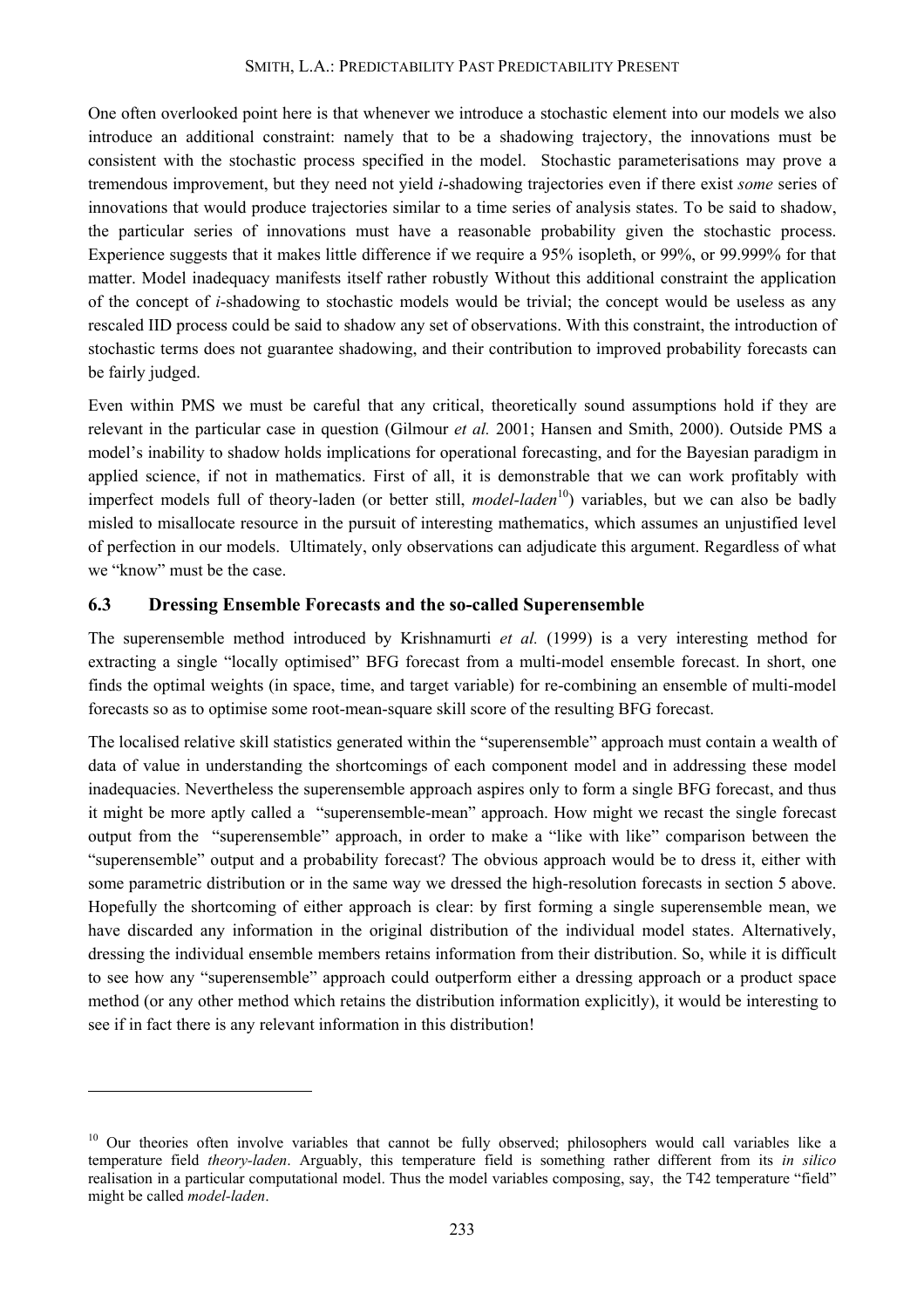#### **6.4 Predicting the relevance of indistinguishable states**

The indistinguishable states approach suggests interesting alternatives both to current methods of ensemble formation and to the optimised selection of additional observations. The second are often called *adaptive observations* since the additional observation that is suggested will vary with the current state of the atmosphere.

Ensemble formation via indistinguishable states avoids the problems of adding finite perturbations to the current best guess analysis. The idea is to direct computational resources towards maintaining a very large ensemble. Rather than discarding ensemble members from the last initialisation they would simply be reweighted as more observations are obtained (see also Beven, 2002). It would relax (that is, discard) the assumptions of linearized uncertainty growth, for example that the observational uncertainty was small relative to the length scale on which the linearisation is relevant (see Hansen and Smith, 2000; Judd, 2003), or that the uncertainty distributions are Gaussian. Of course, an indistinguishable states approach assumes that near shadowing trajectories of reasonable duration do, in fact, exist. Yet if this assumption fails it is difficult to see how the current alternative approaches might function either. Much work remains to be done in terms of quantifying state dependent systematic model error (such as drift, discussed by Orrell *et al*. 2001) and detecting systematic differences between the behaviour of the analysis and that of the ensemble and its members.

When required, the ensemble would be reseeded from additional trajectories initiated as far back in time as practical, unrealistic perturbations would be identified and discarded without ever being included in a forecast. Reweighting evolved ensemble members given additional data (rather than discarding them), allows larger ensembles to be maintained, and becomes more attractive both as the period between initialising weather ensembles decreases and in the case of seasonal ensembles where many observations may be collected between forecasts launches. In the former case at least, we can form lagged ensemble ensemble forecasts (LEEPS) by reweighting (and perhaps changing the kernel of) older ensemble members if they either remain relevant in light of the current observations or contribute to the probability forecast at any lead-time. Of course, outside PMS the relative weighting and the particular kernel assigned to the elder members can differ from that of the younger members, and it would be interesting to use the time at which this weighting went to zero in estimating an upper bound for a reasonable maximum forecast lead time.

Seasonal forecasts as studied within DEMETER (see [www.ecmwf.int/demeter](http://www.ecmwf.int/demeter)) provide ensembles over initial conditions and model structure. While it may prove difficult to argue for maintaining multiple models within PMS, the need to at least sample *some* structural uncertainties outside PMS provides an *a priori* justification for multi-model ensembles, as long as the various models are each plausible. Indeed, it is the use of a single model structure that can only be justified empirically in this case, presumably on the grounds that, given the available alternatives, one model structure is both significantly and consistently better than all the others.

Within PMS, ensembles of indistinguishable states based on shadowing trajectories aims to yield nearly accountable probability forecasts, while operational methods based on singular vector or on bred vector perturbations do not have this aim, even in theory. It also suggests a more flexible approach to adaptive observations if one model simulation (or a set of simulations) was seen to be of particular interest. To identify adaptive observations one can simply divide the current trajectories into two groups, one group in which each member has the interesting property (for example, a major storm) and the other group in which the simulations do not; call these groups red and blue. One could then identify which observations (in space, time, and model-variable) are most likely to provide information distinguishing the distribution of red trajectories from the distribution of blue, or better said: which observations are most likely to give members of one of the groups high probability and those of the other low probability. As additional regular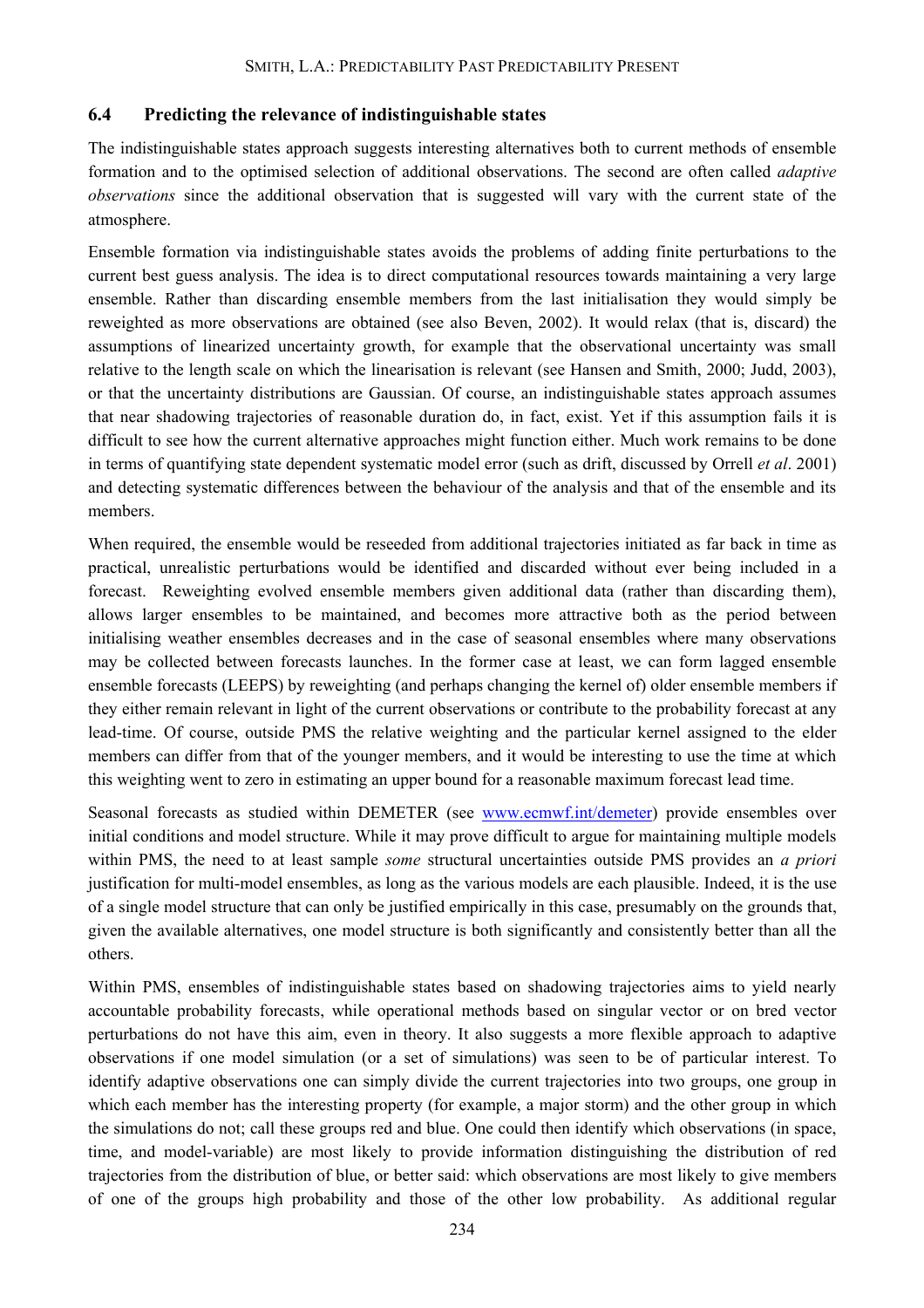observations are obtained, the main computational overhead in updating our method is to reweight the existing trajectories, a relatively low computational cost and an advantage with respect to alternative approaches (see Hansen and Smith, 2001, and references thereof).

With multi-model forecasts we can also use the indistinguishable states framework to select observations that are most likely to falsify one of two models. To paraphrase John Wheeler: Each of our models is false; the trick is to falsify them as quickly as possible. Here only the observations can adjudicate; while what we decide to measure is constrained by what we can think of measuring, the measurement obtained is not. Le Verrier was as confident of his prediction of Vulcan as he was of his prediction of Neptune, and while both were observed for some time only Neptune is with us today.

Just as the plural of datum is not information, the plural of good idea is not theoretical framework. The indistinguishable states approach to forecasting and predictability has significant strengths over competing strategies, but its operational relevance faces a number of hurdles that have yet to be cleared. This statement should not be taken to indicate that the competition has cleared them cleanly!

#### **6.5 A short digression toward longer time scales: the in-sample science**

Given the comments made in the earlier talks by Tim Palmer and Myles Allen, we will not resist a short digression towards longer time scales. An operational weather model makes many 7-day forecasts over its short lifetime; contrast this case with that of a climate model used to make 50-year forecasts, yet considered obsolete within a year or two. The continuous feedback from making forecasts on new unseen (out-ofsample) data is largely denied the climate modeller, who is constrained by the nature of the problem to forever violate one of the first maxims of undergraduate statistics: never restrict your analysis to in-sample statistics. By construction, climate modelling is an in-sample science. And the fundamentally transient nature of problem makes it harder still.

As argued elsewhere (Smith, 2002), an in-sample science requires a different kind of consistency constraint. If model inadequacy foils our attempts at objective probability forecasts within the weather scenario, there is little if any chance of recovering these in the climate scenario<sup>11</sup>. We can, however, interpret multiple models in a different way. While approaches like best-member dressing can take into account the fact that different models will perform better in different conditions in the weather context, a climate modeller cannot exploit such observations. In the weather scenario we can use all information available at the time the models are launched when interpreting the distribution of model simulations, and as we launch (at least) once a day, we can learn from our mistakes.

Inasmuch as climate forecasting is a transient experiment, we launch only once. It is not clear how one might combine a collection of single runs of different climate models into a sensible probability forecast. But by studying the in-sample behaviour of ensembles under a variety of models, we can tune each model until an ensemble of initial conditions under each and every individual model can at least bound the in-sample observations, say from 1950 to 2000. If ensembles are then run into the future, we can look for the variables (space and time scales) on which the individual model ensembles bound the past and agree (in distribution) regarding the future.

Of course agreement does not ensure relevance to the future; our collection of models can share a common flaw. But if differences in the subtle details of different models that have similar (plausible) in-sample performance are shown to yield significantly different forecast distributions, then no coherent picture

l

<span id="page-16-0"></span><sup>&</sup>lt;sup>11</sup> I would have said no chance, but Myles Allen argues effectively that climate models *might* provide information on "climate variables" without accurately resolving detailed aspects of the Earth System.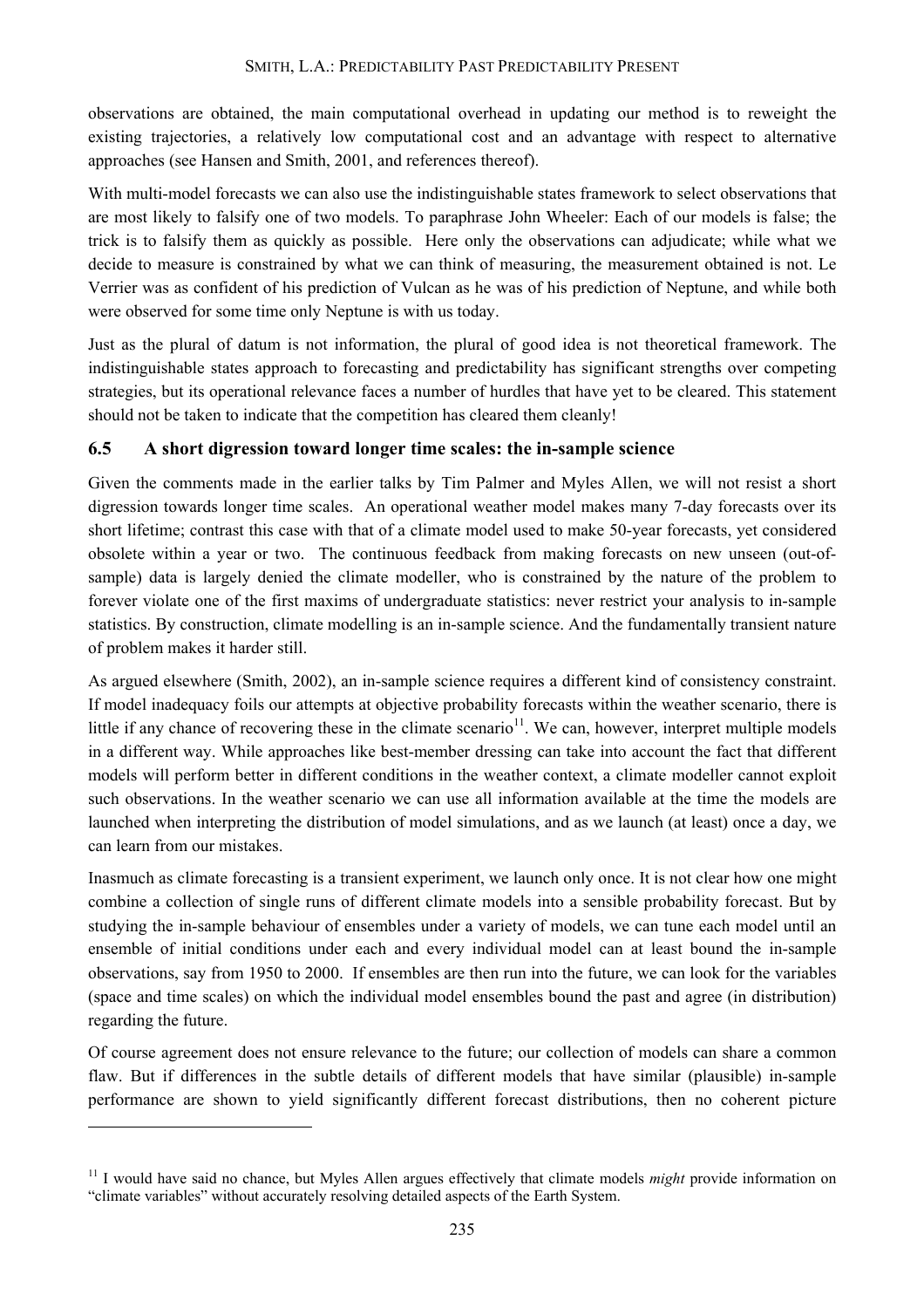emerges from the overall ensemble. Upon adding a new model to this mix, we should not be surprised by a major change to the overall forecast distribution. This may still occur even if "each and every one" of the current models has similar forecast distributions, but in this case removing (and hopefully, adding) one model is less likely to do so. In any event, we can still use these differences in the forecast distributions to gain physical insight, and improve each model (individually) using the in-sample data yet again. But as long as the details can be shown to matter significantly, we are sunk.

# **7. Socio-economic Relevance: Why forecast everyday?**

From a scientific point of view, it is interesting to ask why we make forecasts every day? Why not spend all available funds making detailed observations in, say, January, and then spend the rest of the year analysing them, using the same computational resources but with a higher resolution model than possible operationally? Once we got the physics of the processes for January down pat, we could move on to February. And so on. There are a number of reactions to this question, but the most relevant here is the simple fact that numerical weather forecasting is more than just a scientific enterprise, real-time forecasting is largely motivated by the socio-economic benefits it provides. One of the changes we will see in this century is an increase in the direct involvement of users, both in the consideration of their desires and in the exploitation of their data sets. Closing this loop can benefit both groups: users will employ forecast products more profitably while modellers will have to leave the 500 mb pressure model-height field behind, along with the entire model state space, and consider empirically accessible variables.

Electricity demand provides real-time observations reflecting a number of environmental variables, updated on the time scale of a model time step, and spatially integrated over areas similar to model grid spacing. Might not assimilating this data (or using it to reweight the trajectories of what were indistinguishable) be more likely to yield relevant information than a single thermometer accurate to 16 bits? Charlotte uses demand observations every day; she would certainly be willing to sell (or barter) these bits for cheaper (or better) forecasts.

It is easily observed that many talented meteorologists dismiss the idea of a two-way exchange with socioeconomics out of hand. They state, rather bluntly, that meteorologists should stick to the "real science" of modelling the atmosphere, even dismissing the comparison of forecast values with observations as mere "post-processing"<sup>12</sup>. Interestingly, if only coincidentally, these same scientists are often those most deeply embedded within PMS.

Of course I do not really care about forecasting today's electricity demand *per se* any more than I am interested in benthic foraminifera; but I do care very much about empirical adequacy and our ability to forecast things we can actually measure: any empirically accessible quantity whatever its origin. I am not overly concerned whether a quantity is called "heating degree days" or "temperature". As long as it corresponds to something we can measure, not a model variable, I'll take as many as I can get. Probability forecasts for both temperature and heating degree days, as well as cumulative heating degree days, are posted daily on [www.dime.lse.ac.uk](http://www.dime.lse.ac.uk/)

### **7.1 Ensembles and Wind Power**

 $\overline{a}$ 

So let us consider two examples of economic meteorology. The first is a study of a hypothetical wind farm using real wind data, real forecasts, real electricity prices and a non-existent wind farm just south of Oxford.

<span id="page-17-0"></span><sup>&</sup>lt;sup>12</sup> "Post-what?" one might ask, as a computer simulation is not a forecast until expressed in terms of an observable weather variable. Verification against the analysis may be a necessary evil, but its limitations make it inferior to verification against observations.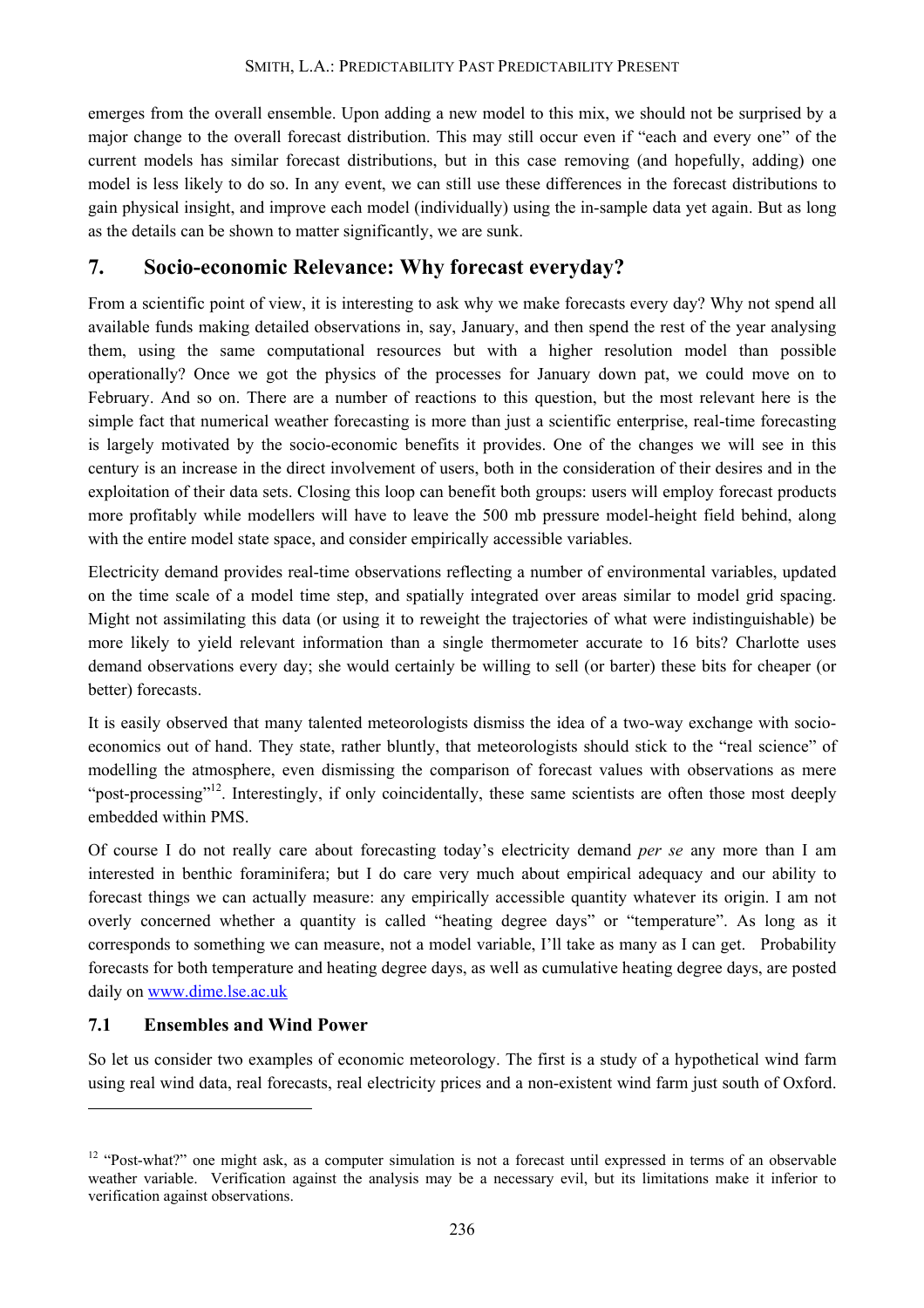(Detailed results are available in Roulston *et al.* 2003.) The economic constraints vary with changes in regulation, which occur almost as frequently as changes in an operational weather model. In our study, the wind farm must contract for the amount of electricity it will produce in a given half hour a few days in advance; it will not be paid for any over production, and will have to supply any shortfall by buying in electricity at the spot price on the day. What we can do in this example is to contrast several different schemes for setting the size of the contract, and then evaluate them in terms of the income of our fictional wind farm. Contrasting the use of climatology, the dressed ECMWF high-resolution forecast and the dressed ECMWF ensemble forecast shows, for instance, that at day four there is a clear advantage in using the ensemble. Would Charlotte buy the ECMWF ensemble? That question involves the cost of the ensemble relative to its benefits, the cost of the high-resolution run, the size of the current forecast archive and the availability of alternative, less expensive probability forecasts. But it is the framework that is important here: she can now make an economic choice between probability forecasts, even if some of those probability forecasts are based on single BFG model runs (singleton ensembles). As shown in our next example, it is likely that in some cases the dressed ensemble forecast may not contain significantly more information than the dressed high-resolution forecast. Still, the framework allows us to see when this is the case, and often why. Figure 1 shows the daily income from the wind farm: the upper panel uses climatology forecasts, the lower panel using the dressed ensemble (for more detail, see Roulston *et al*. 2003). The ensemble forecast provides increased profit at times of unseasonable strong winds (March 2000) while avoiding loss at times of unseasonably weak winds (January 2000). It is not perfect, of course, just better. Presenting the impact of weather forecasts in this format allows Charlotte to make her own decisions based on her company's attitude to risk.



*Figure 1 The daily income from a hypothetical wind farm based on observed winds, real electricity prices and ECMWF forecasts. The upper panel shows the profit when the estimated production use based on climatology, the lower panel shows the same when based on the ECMWF ensemble. For more detail, see Roulston et al. (2003).*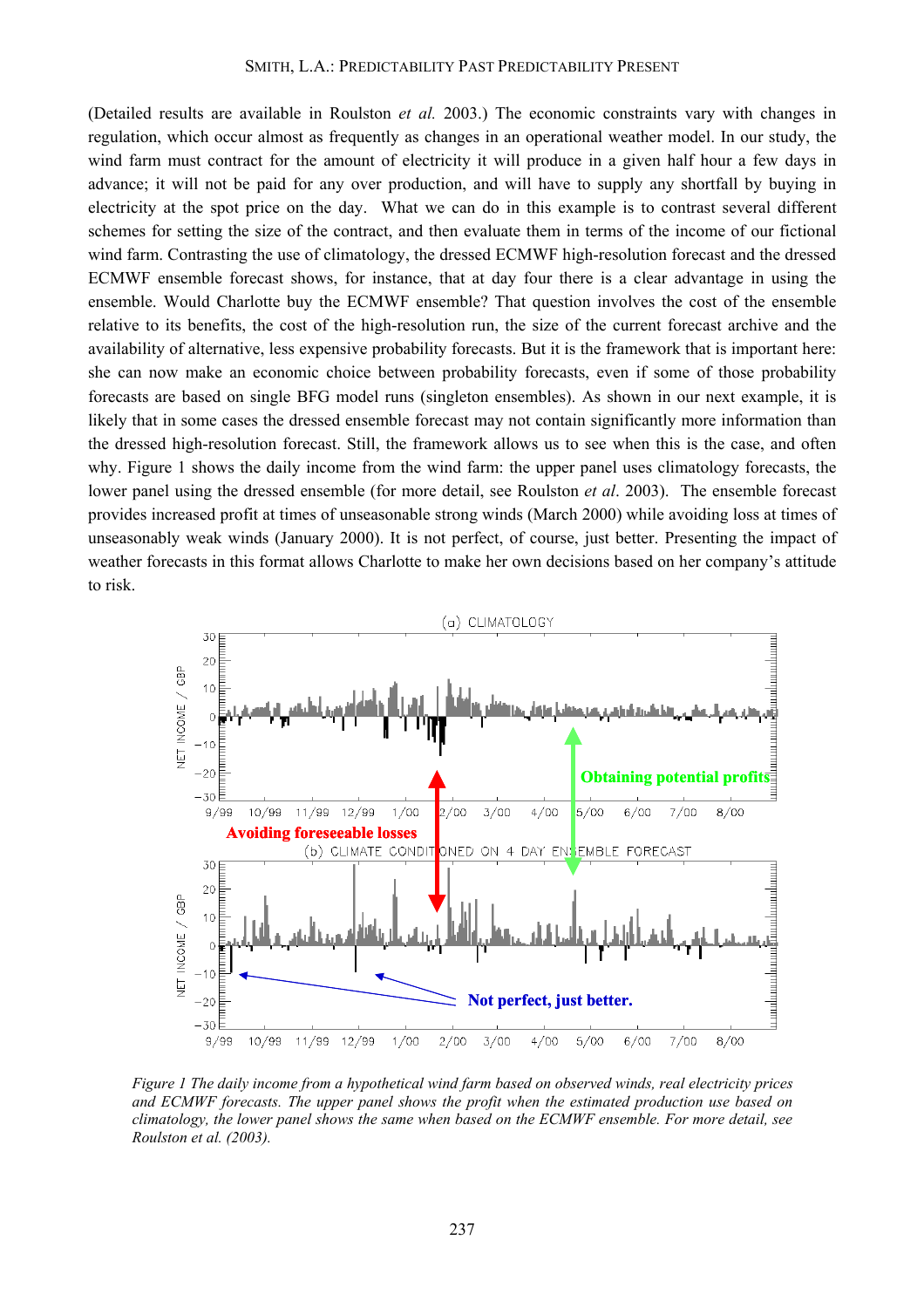#### **7.2 Ensembles and Wave Risk**

Our second example comes from a research project led by Mark Roulston in cooperation with Jerome Ellepola of Royal Dutch Shell. Shell is interested in waves at offshore platforms all over the world, both fixed rigs (for example, oil well platforms) and floating platforms (Floating Production Storage and Offloading Vessels or FPSOVs). The ECMWF ensemble system includes a wave model (Jansen *et al*. 1997). Our aim is to evaluate the relative ignorance both of dressed ensemble forecasts and the dressed highresolution forecast. In this case buoy data supplied by Shell provide the target observations and (out-ofsample) verification. The results here differ significantly at Bonga, a floating FPSOV off the west coast of Africa, and at Draugen, a fixed platform in the North Sea.

At Bonga, we find no statistically significant advantage in using the ensemble forecasts of significant wave height in the frequency bands of interest to Shell, even at day ten. Physically, one might argue that the waves arriving at Bonga now tend to have originated far away in space-time: having a good atmospheric forcing in day one and two yields a low ignorance wave forecast even at day ten. In that case, the wind that generates the relevant waves has already "hit the water" well before the waves reach the FPSOV, suggesting that the current forecasts may contain useful information at Bonga well beyond day ten. Alternatively, one might argue that the current ECMWF ensemble does not target the tropics, reducing the relevance of the ensemble at Bonga, and that doing so would increase the value of the wave ensemble forecast in week one. Either way, after checking for statistically insignificant but economically important extreme events, Shell might argue that there was no reason to buy more than the dressed BFG for Bonga. Of course, it is also possible that increasing the size of the forecast archive might increase the relative skill of the ensemble-based forecast.

At Draugen the situation is quite different, relatively fast-growing nearby weather events sampled in the ensemble result in a significant information advantage for the ensemble wave height forecasts. In the North Sea the probability forecasts based on the ensembles have a clear advantage over those from the highresolution simulations. These results suggest that significant thought should go into setting the price structure for BFG based probability forecasts and EPS based forecasts (and yet other multi-model options which dress the union of BFG and EPS simulations). Such issues are relevant to the economics of forecasting, if not economic forecasts; Charlotte is interested in both.

### **8. So what is "Uncertainty in initial condition", really?**

This may seem a trivial question. The standard answer to this trivial question would be the equation:

#### $e = x - \mathbf{X}$

Where *e* is the uncertainty in the initial condition, *x* is the model state we used at  $t=0$ , and **X** is the true state of the real system at time t=0. There is a small difficulty here. Perhaps unexpectedly it is with the symbol "-", which is undefined as when contrasting apples and oranges, making our one equation ill-posed. While *x* sits in our model-state space, without doubt one large integer in this digital age, X is, at best, the true state of the atmosphere. These vectors, if they both exist, exist in different spaces even if we confuse modeltemperature with temperature (see Smith, 1997). There is an easy mathematical way out here, simply replacing **X** with **P**(**X**) where **P** is some projection operator which takes the true state space into our modelstate space (this is touched upon in Smith 2001, Orrell *et al.* 2001 and Judd and Smith, 2003). Introducing the projection operator shifts the ambiguity in the minus sign to the projection operator, **P**. It is not clear that we can nail down **P** beyond simply saying that it is many-to-many, which may prove more troubling than it seems at first.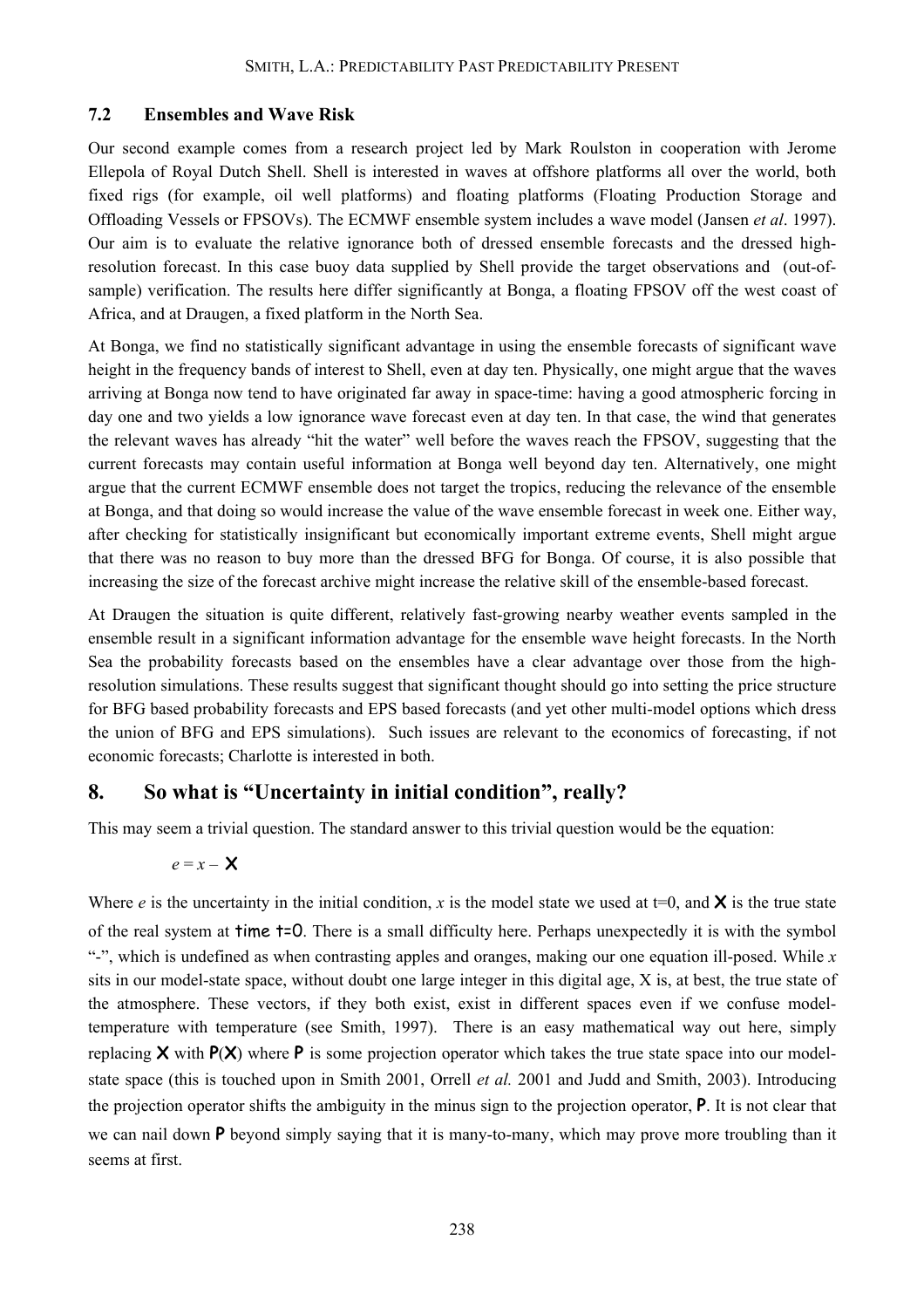The main difficulty in interpreting this equation, however, is of a different sort: if there is no model state that shadows the time series of each consecutive analysis to within the observational uncertainty, then the shortcomings of the forecast simply cannot be attributed to uncertainty in the initial condition. Why? Because in this case, there was no model initial condition to be uncertain of. It was not that we did not know which value of *x* to use, but that there was no value of *x* which would have given a correct forecast. There is no clear definition of uncertainty in the initial condition outside the perfect model scenario.

Both the projection operator and tests of empirical adequacy are bound up with the definition of observational "noise", while the identification of shadowing trajectories requires projecting observational noise into the model state space. Although most scientists believe that they can recognise it when they see it, much remains to be said about the concept of noise.

Turning to a more practical matter: how might we proceed in practice other than by developing the best model structure our technology can support, inserting physically motivated parameterisations with empirically estimated parameter values, insisting that water freeze at exactly zero degrees, and trusting that in time our model will slowly approach Truth?

There is an alternative. Its implications are not yet clear, but if I am lucky enough to be invited to Predictability 2009 then I may be able to give more details at that time. The alternative is to embrace model inadequacy while relinquishing the  $21<sup>st</sup>$  century Laplacian dream of accountable probability forecasts. To adopt instead a goal which is less attractive but conceivably attainable: using ensembles of initial conditions evolved under a collection of imperfect models, aiming to say as much as is justified by our models. We should expect our forecasts to be blatantly wrong as rarely as possible, but not less rarely than possible.

# **9. Conclusions and Prospects**

Predictability present: There is no doubt that the current operational ensemble systems have value beyond that recognised in industry; this is an opportunity. The question should be seen as one of how to exploit this information content, not as to whether or not it "exists". Each of our three users can base better economic decisions and reduce their exposure to weather risk by using probability forecasts based on existing ensemble prediction systems. This is not to say that current probability forecasts are accountable, but rather that they are valuable. Charlie, who deals for the most part with binary decisions, can determine the ideal probability thresholds at which he should act and interpret forecasts more profitably. Charles can translate the forecast probabilities both to better gauge the likely behaviour of weather derivatives in the near term, and to extract the likely impact of weather on the futures markets. While Charlotte, our most numerate user, can incorporate probabilistic weather forecasts in a variety of applications from hours to weeks, with the aim of including probabilistic weather information to allow seamless forward planning for weather impacts. Current ensemble prediction systems have demonstrable economic value.

Two obvious questions arise. First, what can be done to raise the level of exploitation of these forecasts? And second, how can we best move forward to increase their value? The answer to the first question involves education, technology transfer, and both the production and advertisement of case studies illustrating the value of current forecast products in realistic economic examples. Answering the question of how best to move forward would, no doubt, benefit from a better understanding of what constitutes the notion of "forward," but the improvement of forecast models and their associated data assimilation, the improved generation and retention of members in initial condition ensembles, the wider use of multi-model ensembles and improved methods for translating ensembles of simulations into weather forecasts will each play a role.

Almost a century ago, L.F. Richardson began the first numerical weather forecast by hand, while envisioning the use of parallel computing in numerical weather forecasting. Today, the electronic computer plays two rather distinct roles in physical science. First it allows us to calculate approximate solutions to a wide variety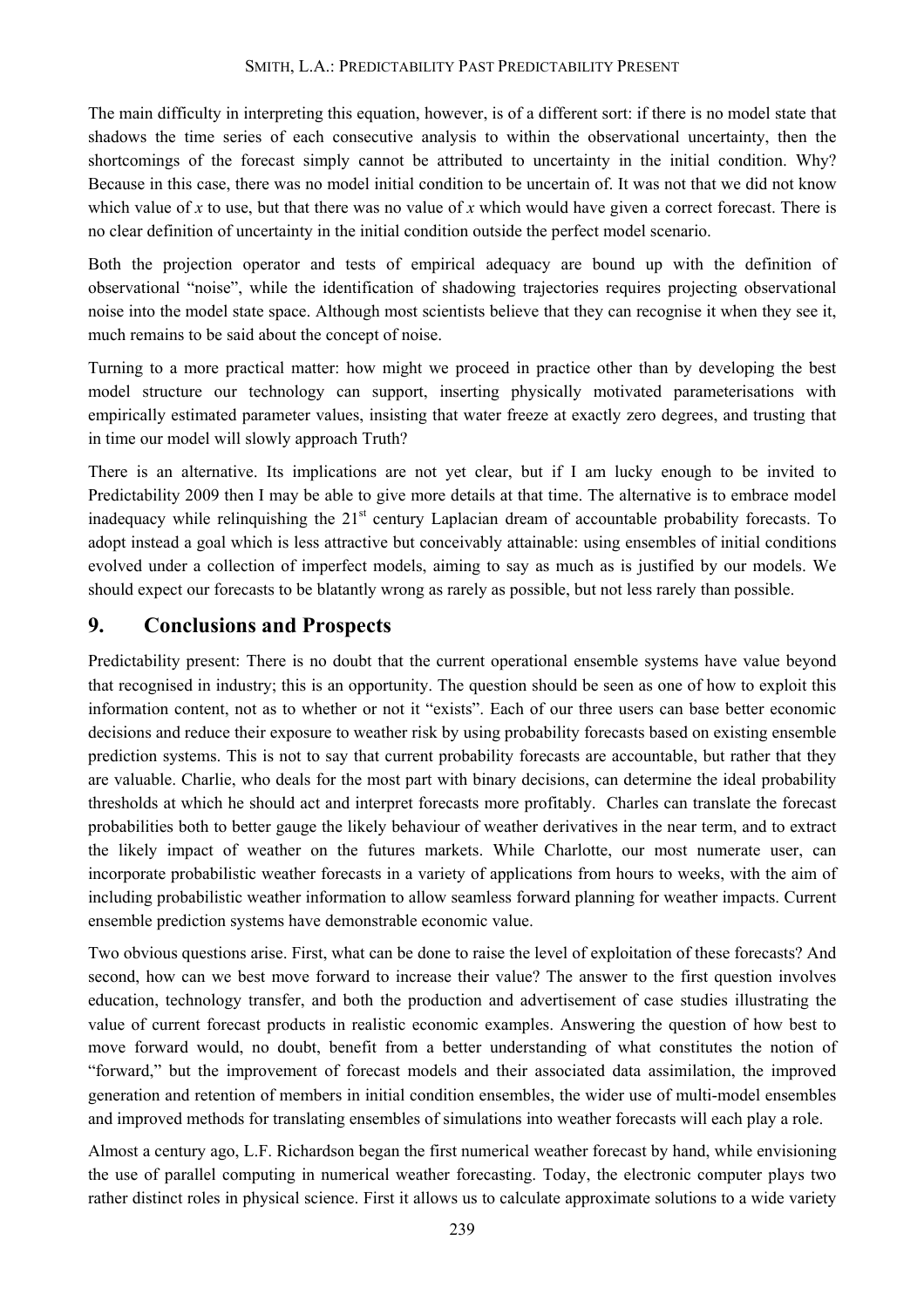of equations at speeds Richardson could only dream of. Secondly, and perhaps even more importantly, it allows us to record and access data that, in turn, reveal just how imperfect our models are. Having accepted that probability forecasts are here to stay, it will be interesting to see when it proves profitable to shift from trying to make our model perfect towards trying to make our forecasts better. Accepting that our best dynamical models are not and never need be empirically adequate will open new avenues toward understanding the physics of the Earth System, and may allow us to achieve predictability past the limitations we face at present.

### **Acknowledgements**

It is difficult to write the acknowledgements of a paper that covers so many aspects of my work over the last few years. The more important of these insights were obtained through joint work with Mark Roulston, Kevin Judd, Jim Hansen, David Orrell and Liam Clarke while Jost van Hardenburg supplied critical calculations and insights. Myles Allen, Judy Curry, Milena Cuellar, Tim Palmer, Dave Stainforth, Alan Thorpe and Antje Weisheimer made useful comments on earlier drafts. Contributions by Isla Gilmore, Pat McSharry and Christine Ziehmann helped lay the foundations on which this iteration was built.

I happily acknowledge personal and philosophical debts to Nancy Cartwright, Donald Giles and Robert Bishop, each of whom I hope to repay. Also, I again thank Tim Palmer for the invitation to the 1995 Predictability Seminar, which had a significant if unpredictable impact on my research; I hope he does not regret the results. LSE CATS's Faraday Partners, NG Transco, London Electricity and Risk Management Solutions have contributed to my understanding of economics of weather forecasting; I am particularly grateful to Shanti Majithia, Melvin Brown and Steve Jewson. Roulston, Judd and myself have each benefited from the Predictability DRI under grant N00014-99-1-0056. I gratefully acknowledge the continuing support of Pembroke College, Oxford.

## **References**

Allen, M. R. (1999) "Do-it-yourself climate modelling" *Nature*, **401**, 642.

Angstrom, A.K. (1919) "Probability and Practical Weather Forecasting", *Centraltryckeriet Tecknologforeningens Forlag*. 11 pp.

Beven, K. J. (2002) "Towards an alternative blueprint for a physically-based digitally simulated hydrologic response modelling system", *Hydrol. Process*., **16**(2), 189-206.

Bishop, R. (2003) "On separating prediction from determinism" *Erkenntnis* **58** 169-188

Borel, E (1950) *Probability and Certainty* Walker, New York.

Buizza, R., Miller, M.J. and T.N.Palmer (1999) "Stochastic Simulation of Model Uncertainties in the ECMWF Ensemble Prediction System" *Q. J. R. Meteorol. Soc*., **125**, 2887-2908.

Earman, J. (1986) *A Primer on Determinism*, D. Reidel, Dordrecht.

Epstein, R.A. (1977) *The Theory of Gambling and Statistical Logic*. Academic Press, London.

van Fraassen, B.C. (2002) *The Empirical Stance* Yale University Press, London.

Gillies, D (2000) *Philosophical Theories of Probability* Routledge, London.

Gilmour, I., L.A. Smith & R. Buizza (2001), "Linear Regime Duration: Is 24 Hours a Long Time in Synoptic Weather Forecasting?" *J. Atmos. Sci*., **22**, 3525-3539.

Hansen, J.A., & L.A. Smith (2000), "The role of Operational Constraints in Selecting Supplementary Observations" *J. Atmos. Sci*. **57**, (17) 2859-2871.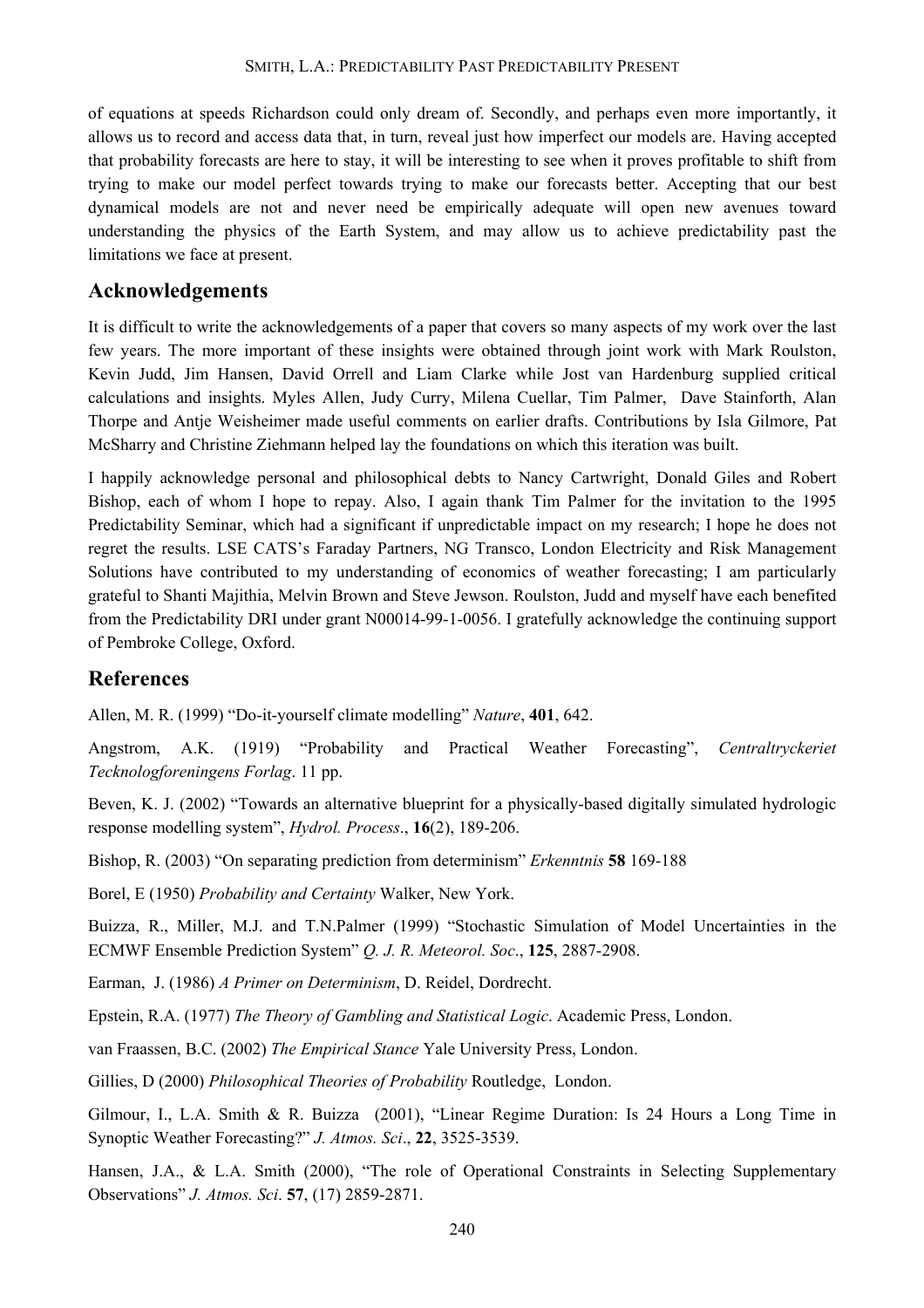Hansen, J.A. & L.A. Smith (2001) "Probabilistic Noise Reduction" *Tellus*, **5**, 585-598.

Janssen H. (1997) "Verification of the ECMWF Wave Forecasting System Buoy and Altimeter Data" *Weather and Forecasting* **12**, 763-784.

Judd, K (2003) "Nonlinear State Estimation, Indistinguishable States and the Extended Kalman Filter", *Physica* **D** (in press)

Judd, K. & L. A. Smith (2001) "Indistinguishable States I: The Perfect Model Scenario" *Physica D* 125 - 141.

Judd, K. & L. A. Smith (2003) "Indistinguishable States II: Imperfect Model Scenario" *Physica D*, (to appear)*.*

Judd, K., L. A. Smith and A. Weisheimer (2003) "Bounding Boxes" *Physica D* (in review).

Kelly, J.L. jr (1956) "A new interpretation of information rate" Bell System Technical J. **35** (4) 917-926.

Kennedy, M and A. O'Hagan (2001) "Bayesian calibration of computer codes" *J. Royal Statistical Soc.* **B 63** 425-464.

Kleeman R. (2002) "Measuring dynamical prediction utility using relative entropy" *J. Atmos. Sci.* **50** 2057- 2072.

Krishnamurti, T.N., *et al* (1999) "Improved skills for weather and seasonal climate forecasts from multimodel superensemble" *Science*, Sept 3, 1999.

Lorenz, E.N. (1963) "Deterministic Nonperiodic Flow" *J. Atmos. Sci*., **42**, 433-471

Murphy, A.H., (1977) "The value of climatological, categorical and probabilistic forecasts in the cost-loss ratio situation" *Mon. Weather Rev*., **105**, 803-816.

Nagel, E. (1961) *The Structure of Science*, Harcourt, Brace and World, New York. pg 281.

Orrell, D., L.A. Smith, T. Palmer & J. Barkmeijer (2001) "Model Error and Operational Weather Forecasts", *Nonlinear Processes in Geophysics*, 357-371.

Palmer, T.N. (2000) *Rep. Prog. Physics,* **63,** 71-116.

Palmer, T.N. (2001) "A nonlinear perspective on model error" *Quart. J. Roy. Meteorol. Soc*., **127,** 279-304**.**

Palmer, T.N., (2002) "The economic value of ensemble forecasts as a tool for risk assessment: From days to decades" *Quart. J. Roy. Meteorol. Soc*., **128**, 747-774.

Palmer, T.N. (2003) Predictability of Weather and Climate – from theory to practice ,from days to decades. In this volume.

Popper, K. (1956) *The Open Universe*. Routledge, London. Reprinted 1982.

Richardson, D.S., (2000) Skill and relative economic value of the ECMWF ensemble prediction system. *Quart. J.Roy.Meteorol.Soc*., **126**, 649-668.

Roulston, M.S. , C. Ziehmann and L.A. Smith (2001) "A Forecast Reliability Index from Ensembles: A Comparison of Methods" *DWD Report*. .

Roulston, M.S., Kaplan, D.T., Hardenberg, J. & Smith, L.A. (2003), "Using Medium Range Weather Forecasts to Improve the Value of Wind Energy Production."

*Renewable Energy 28* (4) April 585-602.